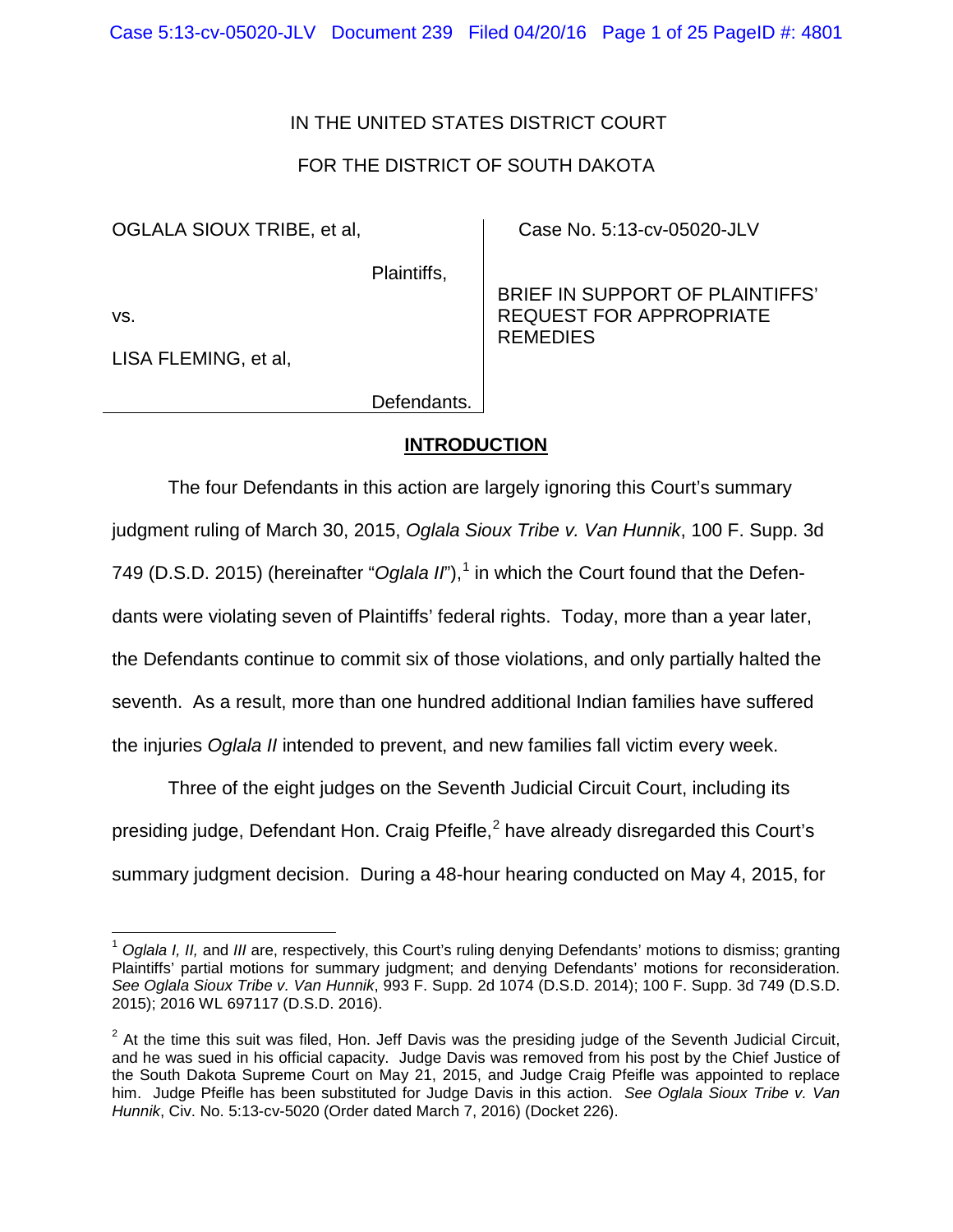instance, Judge Pfeifle rejected oral motions made by Dana Hanna, counsel for an

intervenor Indian tribe, to implement certain portions of the Court's summary judgment

ruling. Judge Pfeifle declared:

I will address the second portion of your representation to the Court, Mr. Hanna, regarding Judge Viken's opinion. It is my obligation at this point in time to follow the law that the South Dakota Supreme Court has provided to me. Whether or not I agree with Judge Viken in my estimation is not relevant to the inquiry because the Supreme Court of South Dakota has very clearly determined for me in *Cheyenne River Sioux Tribe versus Davis* that [25 U.S.C.] 1922 does not apply to this particular hearing, and until a Court that has the capability to advise me of the same enters a formal order, I simply cannot do anything further than rely upon that representation, so I choose to do so at this particular point in time. I also choose to follow the holding of that particular Court indicating that the manner in which these hearings are held under South Dakota law in terms of the evidence that I have received is appropriate, and I believe that I have followed those dictates, again which I am required to follow, to the letter of the law here this afternoon.

*See* A15-293 (transcript dated May 4, 2015, filed under seal as Plaintiffs' Exhibit 1R).

Mr. Hanna had previously written Judge Robert Mandel, the Seventh Judicial

Circuit judge who heard most of the 48-hour hearings in 2015, to see if he would convene a meeting with Mr. Hanna and representatives from the States Attorney's Office and Dakota Plains Legal Services to discuss how this Court's summary judgment ruling could be implemented in the Seventh Circuit's 48-hour hearings. Judge Mandel declined, and attached to his response a telling article entitled: "Federal law in the state courts: The freedom of state courts to ignore interpretations of federal law by lower federal courts." (This correspondence and the article are attached as Plaintiffs' Exhibit 2R). To Plaintiffs' knowledge, in not one 48-hour hearing in 2015 did Judge Mandel incorporate the procedural protections this Court held in *Oglala II* are required by the Due Process Clause of the Fourteenth Amendment.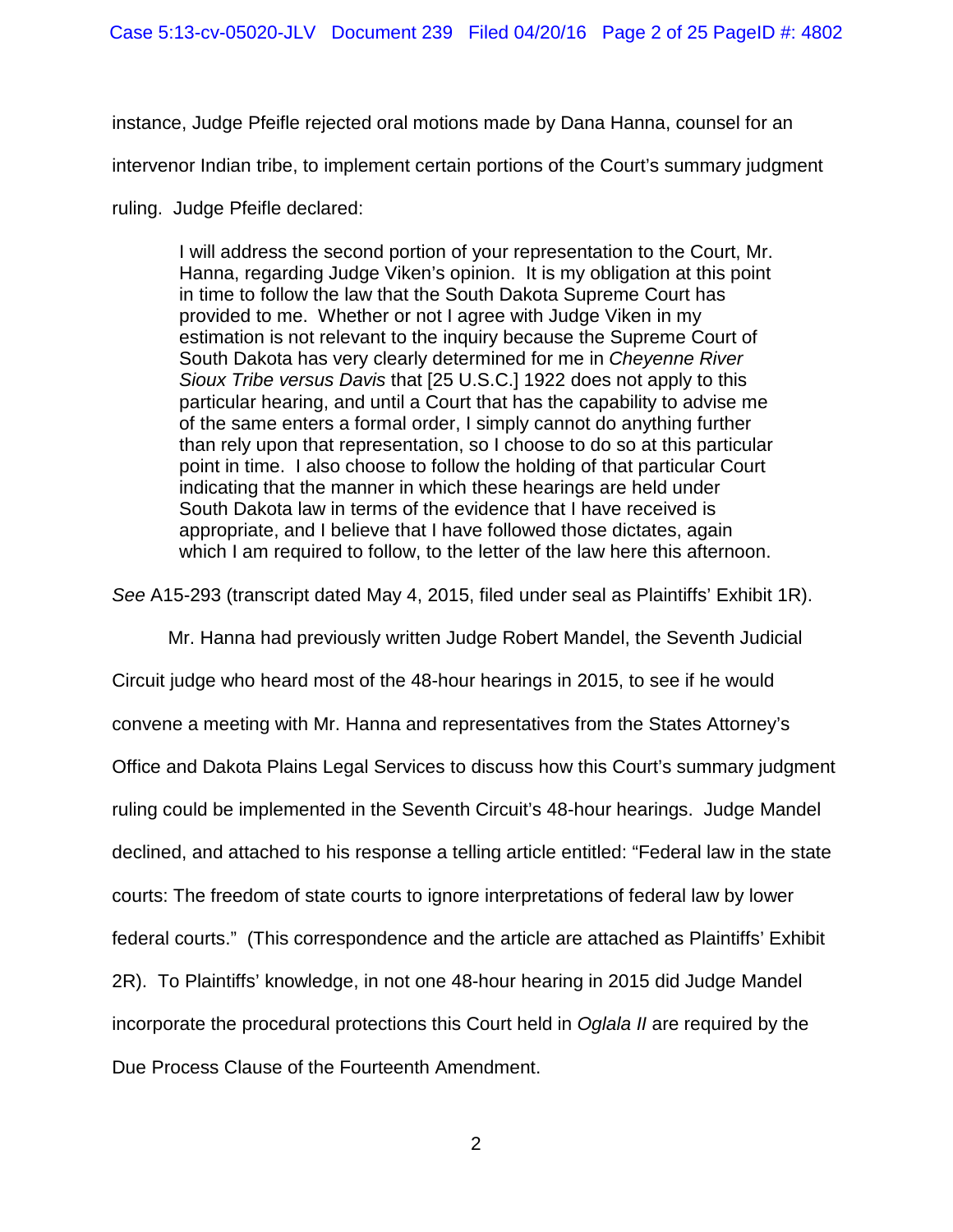The Seventh Judicial Circuit judge assigned to conduct 48-hour hearings this year, Hon. Robert Gusinsky, similarly refuses to provide Indian parents with the procedural protections this Court held are mandatory, including the right to present evidence, to cross-examine state witnesses, to receive the assistance of counsel, and to a decision based on the evidence presented during the hearing. *See* A16-278 (transcript dated April 4, 2016, filed under seal as Plaintiffs' Exhibit [3](#page-2-0)R).<sup>3</sup>

In short, today's 48-hour hearings are nearly identical to the ones condemned by this Court in its summary judgment ruling. Plaintiffs therefore submit this brief respectfully requesting that the Court now enter an effective remedial order.

## **THIS COURT HAS THE AUTHORITY AND THE DUTY TO ISSUE AN EFFECTIVE REMEDIAL ORDER**

The law has been clear since the earliest days of our Republic that when federal rights are violated, it is the province and the duty of the federal courts to issue an effective remedy. *See Marbury v. Madison*, 1 Cranch 137 (1803). As the Supreme

Court confirmed more than a half-century ago:

[I]t is established practice for this Court to sustain the jurisdiction of federal courts to issue injunctions to protect rights safeguarded by the Constitution and to restrain individual state officers from doing what the 14th Amendment forbids the state to do. Moreover, where federally protected rights have been invaded, it has been the rule from the beginning that courts will be alert to adjust their remedies so as to grant the necessary relief. And it is also well settled that where legal rights have been invaded, and a federal statute provides for a general right to sue for such invasion, federal courts may use any available remedy to make good the wrong done.

<span id="page-2-0"></span> $3$  Three transcripts of 48-hour hearings held in within the past three weeks are referenced in this brief. Plaintiffs just learned that none of them will be available in time to be filed with this brief. Plaintiffs will file them just as quickly as the court reporters issue them.  $\overline{a}$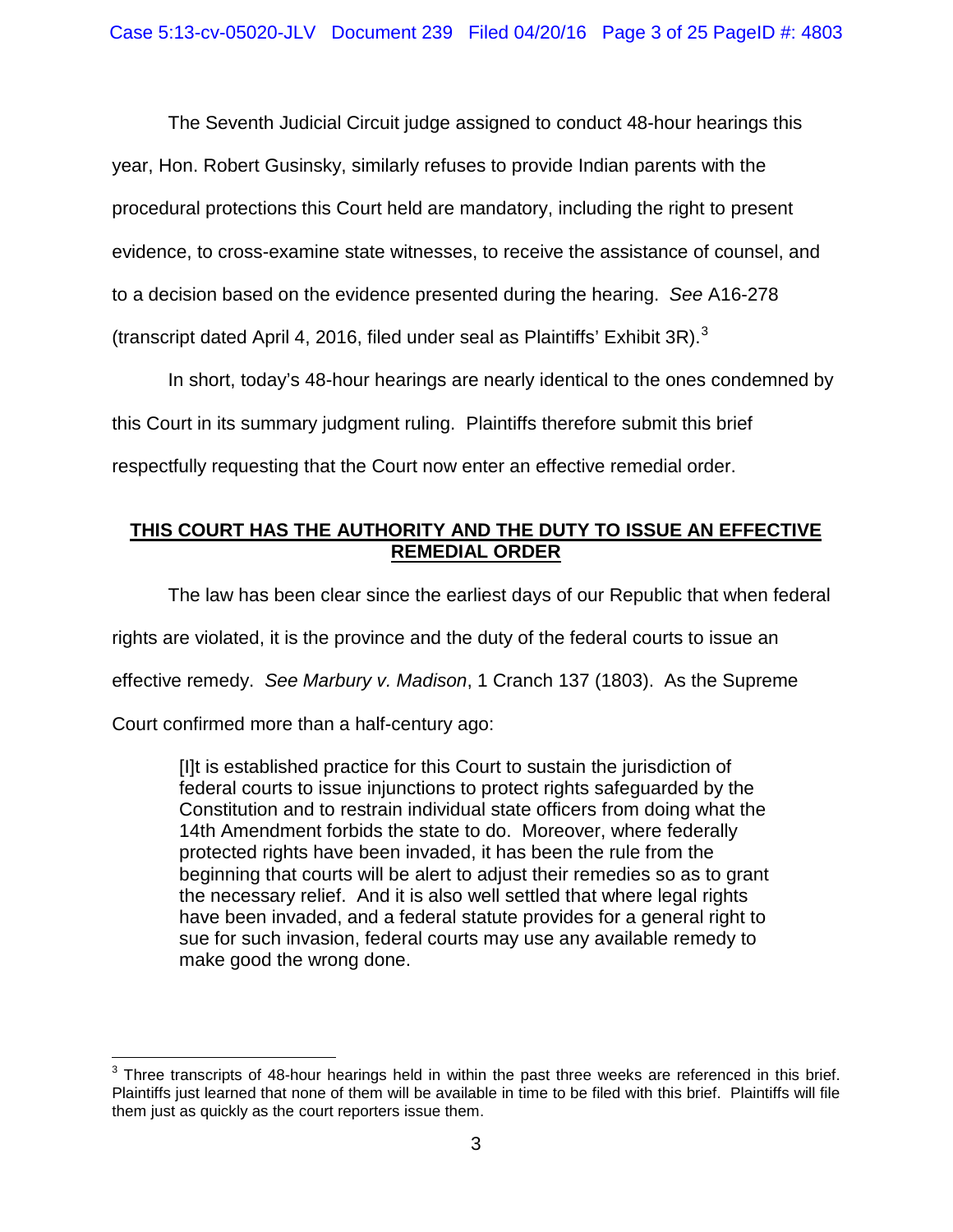*Bell v. Hood*, 327 U.S. 678, 684 (1946) (citations omitted). *See also Hutto v. Finney*, 437 U.S. 678, 688 (1978) (holding that a remedial order must cure "each element contributing to the violation" of federal law); *Milliken v. Bradley*, 418 U.S. 717, 744 (1974) ("Once a constitutional violation is found, a federal court is required to tailor the scope of the remedy to fit the nature and extent of the constitutional violation."); *Sullivan v. Little Hunting Park, Inc.*, 396 U.S. 229, 239 (1969) (confirming that "all necessary and appropriate remedies" are available to a federal court to rectify a constitutional injury). Moreover, when a constitutional violation is presently occurring (as here), the district court should enter an order "to bring [the] ongoing violation to an immediate halt." *Hutto*, 437 U.S. at 687 n.9. *See generally Franklin v. Gwinnett Cnty. Pub. Schls*, 503 U.S. 60, 66 (1992) (citing *Marbury*, 1 Cranch at 163, for the principle that a federal court must effectively remediate each violation of federal law).

The Eighth Circuit has consistently enforced this principle. A district court's duty to effectively remediate a violation of federal law "'has deep roots in our jurisprudence.'" *Rodgers v. Magnet Cove Public Schools*, 34 F.3d 642, 644 (8th Cir. 1994) (citing *Franklin*, 503 U.S. at 66). As the court explained in remediating a civil rights violation:

The starting point for our analysis is the principle enunciated by the Supreme Court in *Bell v. Hood*, 327 U.S. 678, 684, 66 S.Ct. 773, 776, 90 L.Ed. 939 (1946), that where legal rights are invaded and a federal statute provides a right to sue for such invasion, federal courts may use any available remedy to make good the wrong. The existence of a statutory right implies the existence of all necessary and appropriate remedies. *Sullivan v. Little Hunting Park, Inc*., 396 U.S. 229, 239, 90 S.Ct. 400, 405, 24 L.Ed.2d 386 (1969).

*Miener v. State of Mo.*, 673 F.2d 969, 977 (8th Cir. 1982). *See also Maschka v. Genuine Parts Co.*, 122 F.3d 566, 572-73 (8th Cir. 1997) (holding that a district court must provide the victim of a civil rights violation with "'the most complete relief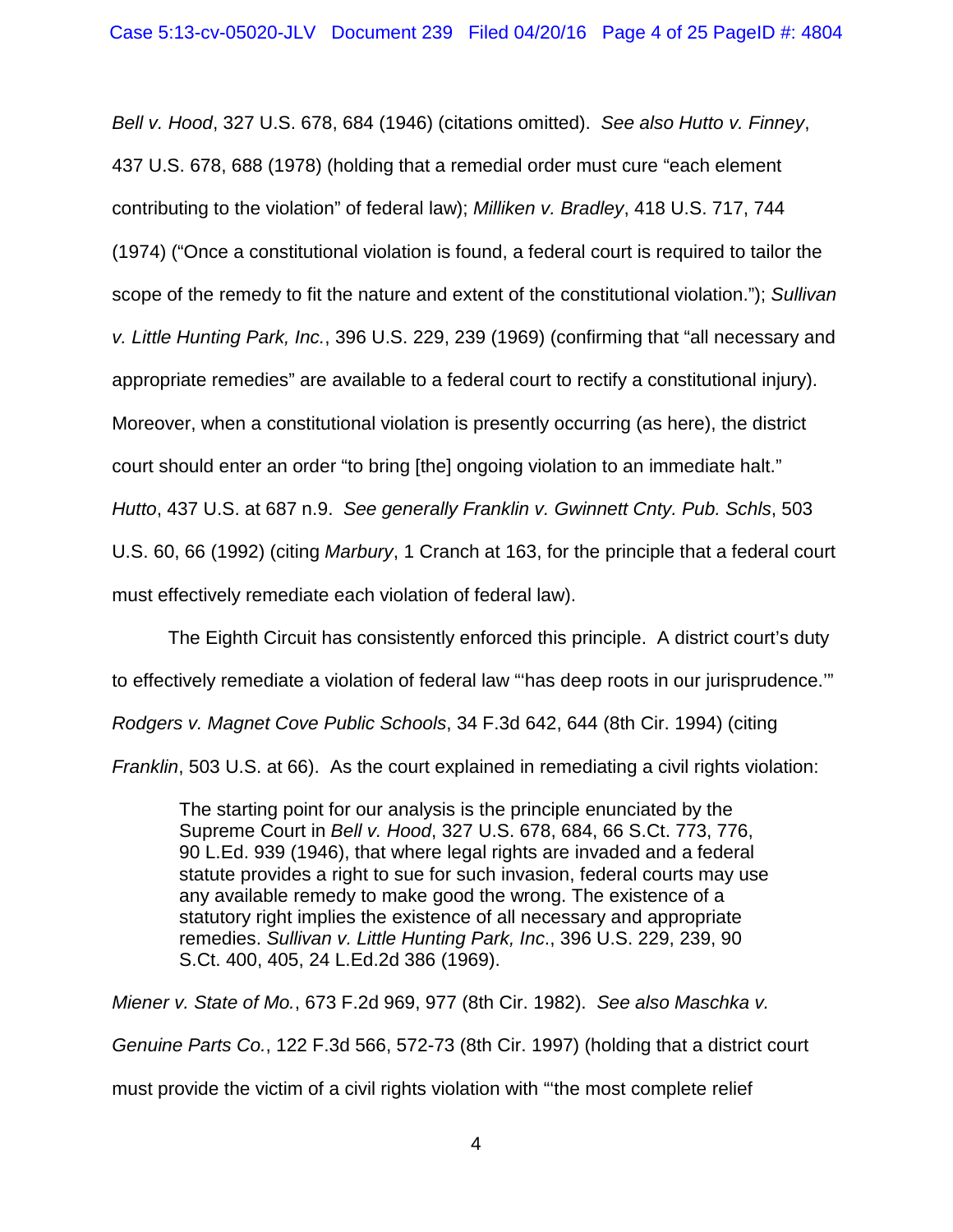possible'") (internal citation omitted); *Little Rock Sch. Dist. v. Pulaski Cnty. Special Sch. Dist. No. 1*, 778 F.2d 404, 433 (8th Cir. 1985) ("Having found [violations of federal law by state and local officials], the district court was responsible for devising a remedy that would correct the constitutional violations that it found."); *Brewer v. Hoxie Sch. Dist. No. 46 of Lawrence Cnty., Ark.*, 238 F.2d 91, 98 (8th Cir. 1956) (similar, citing *Bell v. Hood*).

Given that this Court has not yet entered a remedial order, the Defendants are not in contempt of court for ignoring *Oglala II*. But once such an order is entered, the Defendants must fully and faithfully implement it. At that point, the law review article Judge Mandel gave Mr. Hanna is inapplicable. That article addresses the situation where two courts, one federal and one state, are interpreting federal law *absent* a remedial order. In that situation, each court may be entitled to reach its own interpretation. Once a federal court issues a remedial order directed at particular state officials, however, those officials must comply with it, whether they agree with that order or not. *Cooper v. Aaron*, 358 U.S. 1, 6 (1958) (holding that state officials may not ignore federal court orders "simply because of disagreement with them"). A district court is authorized to employ "stern measures [against state officials] to require respect for federal court orders." *Washington v. Washington State Commercial Passenger Fishing Vessel Ass'n.*, 443 U.S. 658, 696 (1979). *See also Hutto*, 437 U.S. at 687 n.9; *Swann v. Charlotte-Mecklenburg Bd. of Ed.*, 402 U.S. 1, 15 (1971); *Dakota, Minnesota & E. R.R. Corp. v. S. Dakota*, 362 F.3d 512, 518 (8th Cir. 2004**)** (holding that even where the Tenth Amendment prevents the federal government from commandeering state *resources*, this "does not affect 'the power of federal *courts* to order state officials to comply with federal law' because 'the Constitution plainly confers this authority on the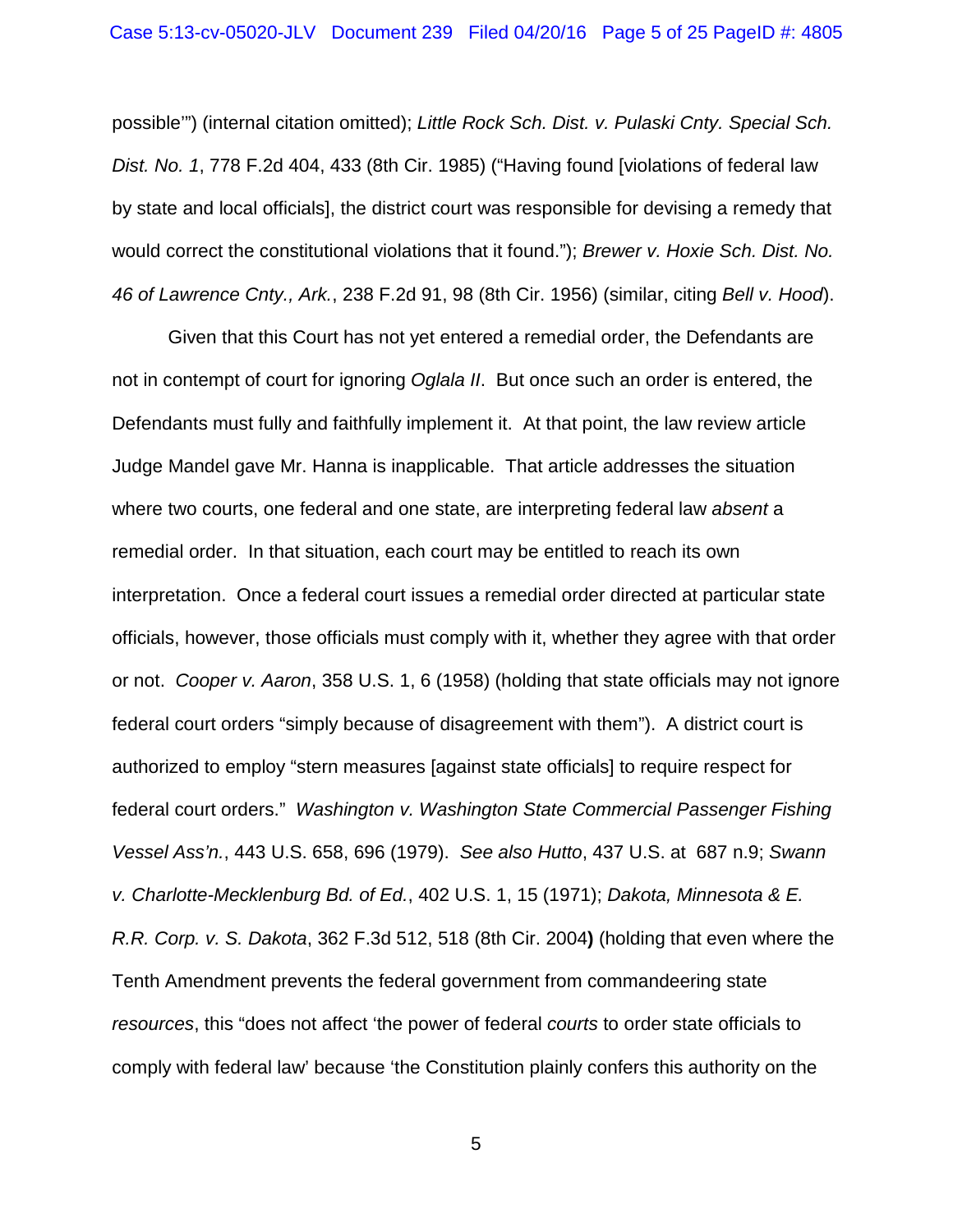federal courts'" by the Supremacy Clause) (quoting *New York v. United States*, 505 U.S. 144, 161 (1992) (emphasis in original).

Throughout this litigation—as Judge Pfeifle's recent comments illustrate— Defendants have taken the position that they are powerless to remedy violations of federal law due to *Cheyenne River Sioux Tribe v. Davis*, 822 N.W.2d 62 (S.D. 2012). That contention is misguided for two reasons.

First, as this Court explained, *Cheyenne River* is not inconsistent with *Oglala II*. For one thing, that case "focused on the first sentence of 25 U.S.C. § 1922 while the issues before this court require application of the second sentence." *Oglala III* at \*4. More importantly, *Cheyenne River* does not mention, much less resolve, a single one of the five due process claims decided in *Oglala II*; the words "due process" do not even appear in that decision. It is therefore hard to understand why Defendants persist in citing *Cheyenne River* as an excuse for denying counsel, notice, the right to present evidence, the right to cross-examine, and the right to a decision based on the evidence presented in the hearing. In point of fact, several due process procedures mandated in *Oglala II*, including an evidentiary hearing, are wholly consistent with state law. *See Oglala II* at 767.

Second, if any portion of *Cheyenne River* is inconsistent with *Oglala II*, then the Supremacy Clause preempts those portions of *Cheyenne River*, and Judge Pfeifle must obey ICWA, not *Cheyenne River. See* U.S. Const. art. VI, cl. 2. *See Crosby v. National Foreign Trade Council*, 530 U.S. 363, 373 (2000) (holding that if the purpose of a federal statute would be frustrated by the operation of state law, "the state law must yield to the regulation of Congress."); *Gade v. National Solid Wastes Management*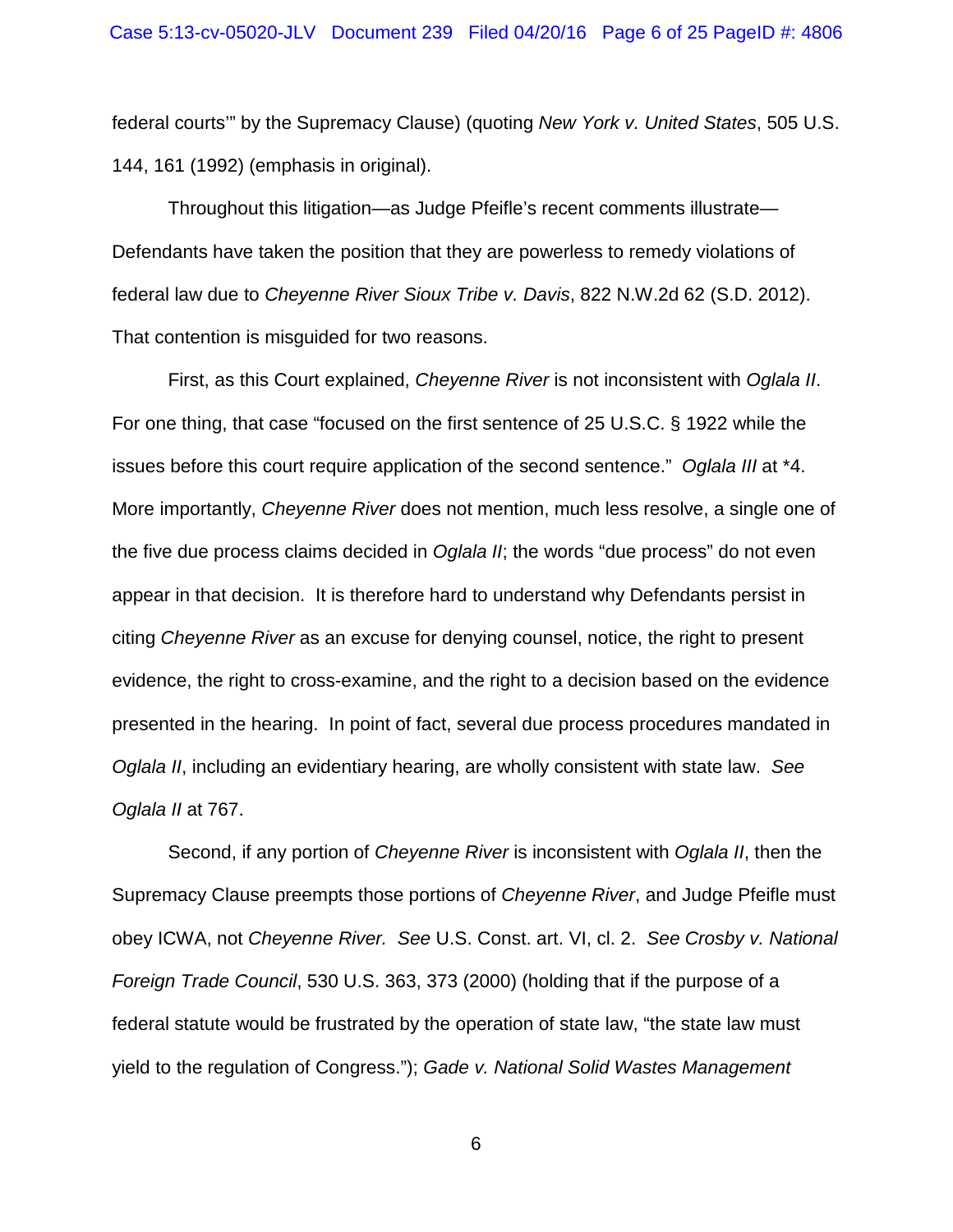*Ass'n*, 505 U.S. 88, 103 (1992) (holding that state law "is pre-empted if it interferes with the methods by which [a] federal statute was designed to reach [its] goal."); *Lawrence Cnty. v. Lead-Deadwood Sch. Dist.*, 469 U.S. 256 (1985). As explained above, if Judge Pfeifle refuses to obey federal law voluntarily, he can be ordered to comply with it. *See Washington State Commercial Passenger Fishing Vessel*, 443 U.S. at 696; *Oglala II* at 772; *Oglala Sioux Tribe v. Van Hunnik*, 2016 WL 697117 (Order dated Feb. 19, 2016) ("*Oglala III*") at \*9. [4](#page-6-0)

### **THE COURT'S REMEDIES SHOULD PROMOTE ICWA'S PURPOSE**

Plaintiffs will now address the seven federal violations identified in *Oglala II* and propose a meaningful remedy for each one. At the outset, it should be noted that at every stage of this litigation, the Court has been sensitive to ICWA's purpose. *See Oglala Sioux Tribe v. Van Hunnik*, 993 F. Supp. 3d 1017, 1034-36 (D.S.D. 2014) ("*Oglala I*"); *Oglala II* at 752-55; *Oglala III* at \*3. It would be appropriate to apply that same sensitivity in determining the remedies Defendants must now implement.

Each remedy, in other words, should take into account and seek to promote ICWA's purpose. For instance, in determining what process is due Indian parents in 48 hour hearings, it is important to recognize that ICWA "'was the product of rising concern in the mid-1970's over the consequences to Indian children, Indian families, and Indian tribes of abusive child welfare practices that resulted in the separation of large numbers of Indian children from their families and tribes through adoption or foster care

 $\overline{\phantom{a}}$ 

<span id="page-6-0"></span> $4$  As noted in earlier proceedings in this litigation, the Federal Courts Improvement Act of 1996, 42 U.S.C. § 1983, permits this Court to enter declaratory *and* injunctive relief against all defendants except Judge Pfeifle; as to him, only declaratory relief is permitted, unless he then ignores the declaratory judgment. *See Oglala III* at \*5. The 1996 Act states that as to a state judge, "injunctive relief shall not be granted *unless a declaratory decree was violated….*" (emphasis added).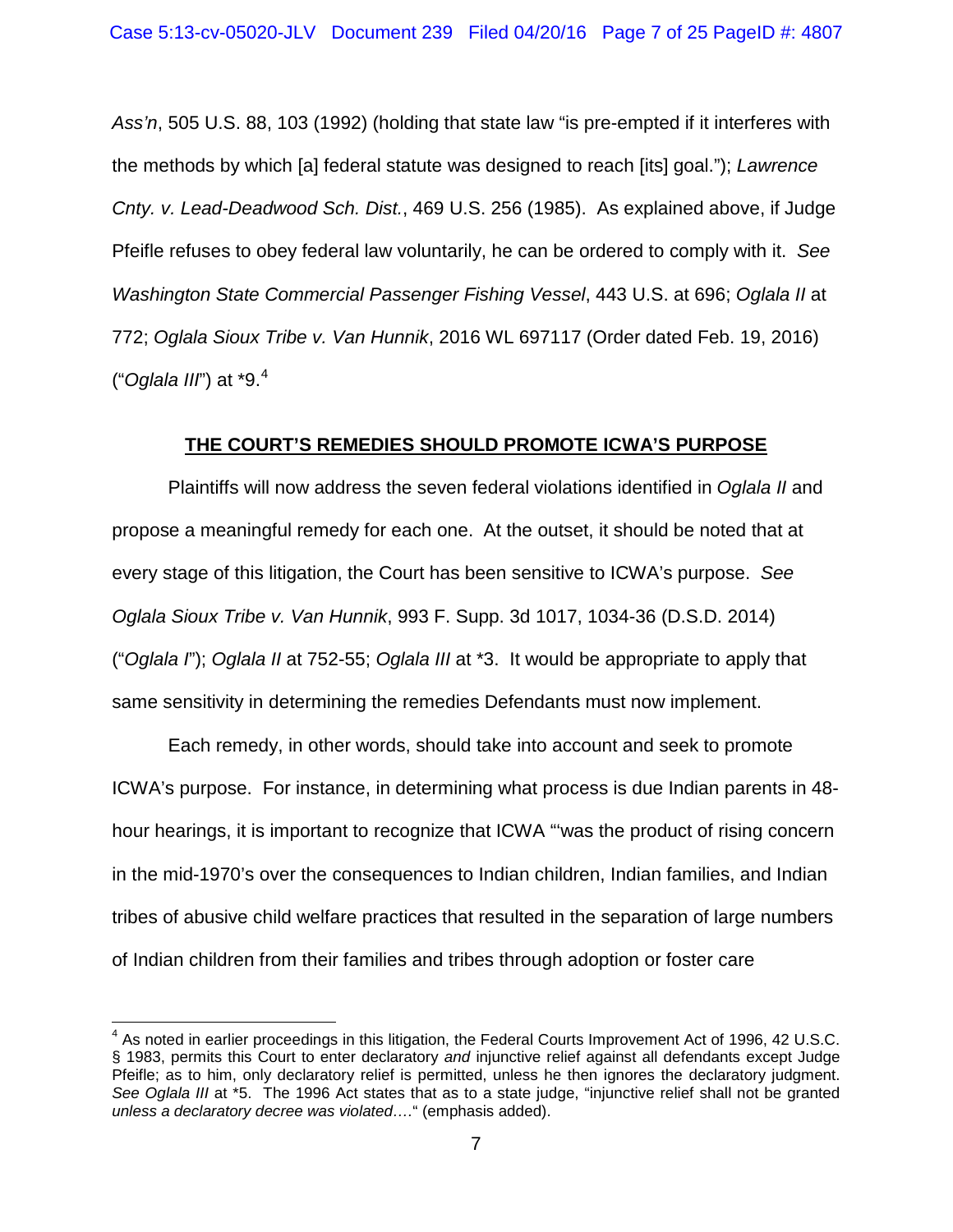placement, usually in non-Indian homes.'" *Oglala II* at 754 (quoting *Mississippi Band of Choctaw Indians v. Holyfield*, 490 U.S. 30, 32 (1989)). Congress enacted ICWA to ensure that "where possible, an Indian child should remain in the Indian community." *Holyfield*, 490 U.S. at 36 (citing H. Rep. 95-1386 at 24). Accordingly, whenever the state takes custody of an Indian child on an emergency basis, the child's parents must be afforded a prompt hearing with all attendant due process safeguards. *See Holyfield*, 430 U.S. at 36 (noting that ICWA contains "procedural and substantive safeguards . . . [including] notice and appointment of counsel" to help implement the purpose of the Act). In addition, ICWA commands that as soon as the emergency ends, the out-ofhome placement must end. *Oglala II* at 766. *See also* Department of Interior *Guidelines for State Courts and Agencies in Indian Child Custody Proceedings*, 80 FR 10146 (Feb. 25, 2015) ("DOI Guidelines") at 10148 ("the emergency removal/placement must be as short as possible. . . .This shortened timeframe promotes ICWA's important goal of preventing the breakup of Indian families.")

Plaintiffs' proposed remedies directly correlate to ICWA's overarching purpose. These remedies will provide Indian children, their parents, and their tribes with a fair, meaningful, and impartial hearing, and with judicial decisions based on correct legal standards. To be sure, affording these procedural safeguards will require time and resources and the Defendants will no longer be able to whip through 48-hour hearings in five minutes' time. *See Oglala II* at 753 (noting that Defendants 48-hour hearings "usually last less than five minutes.") But that is a small price to pay for justice. As the Court explained: "This [new] process undoubtedly will require additional time and more county and judicial resources but these concerns are not adequate reasons to forego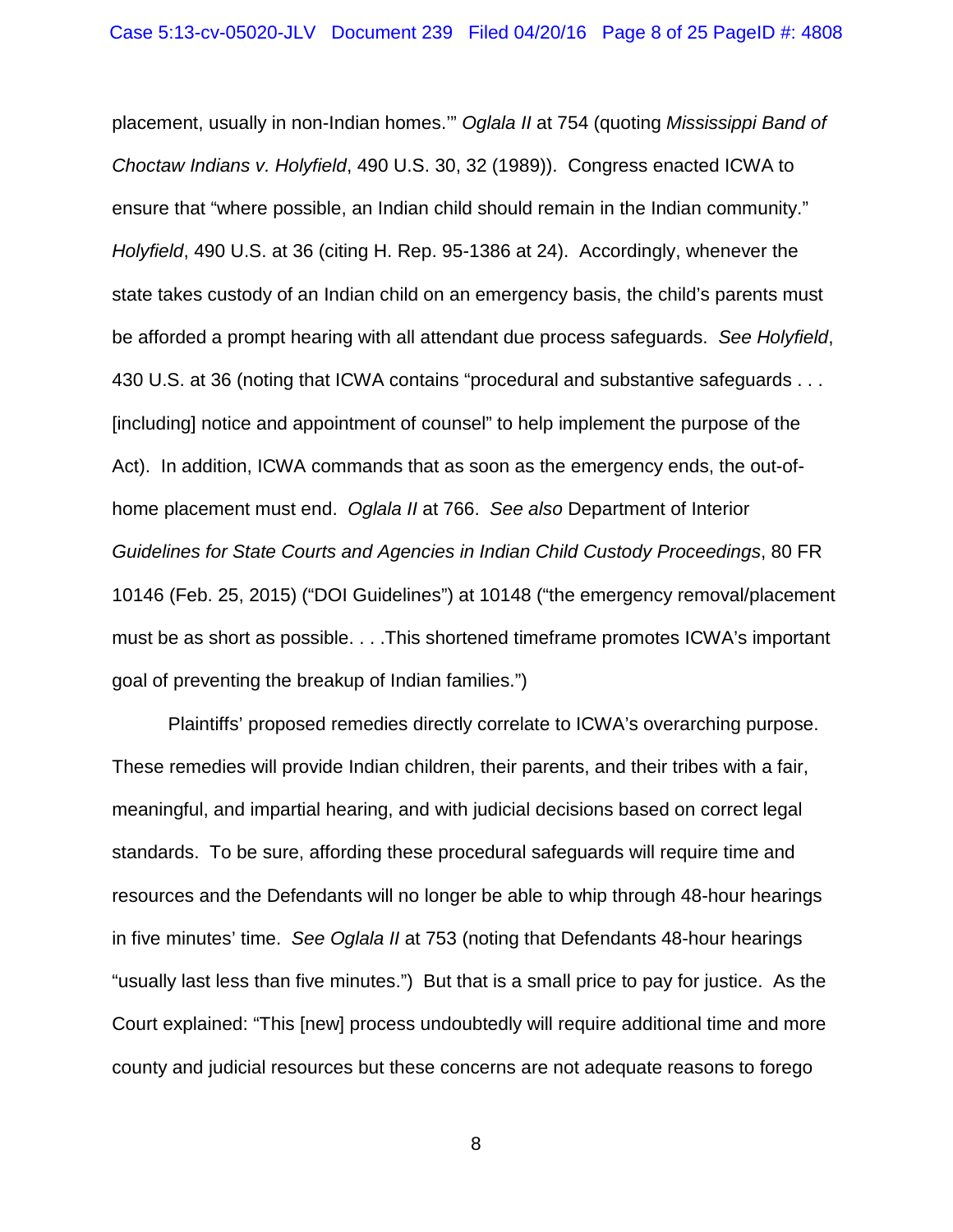rights mandated by ICWA and fundamental due process. 'A parent's interest in the accuracy and justice in the decision . . . is . . . a commanding one.'" *Oglala II* at 771 (quoting *Lassiter v. Department of Social Services of Durham County, N.C.*, 452 U.S. 18, 25 (1981)).

#### **REMEDY No. 1: THE RIGHT TO ADEQUATE NOTICE**

Defendants kept Indian families in the dark regarding their rights at 48-hour hearings. These families were not provided prior to (or even during) the 48-hour hearing with a copy of the petition accusing them of abuse and neglect, the ICWA affidavit, or the police report. *See Oglala II* at 770. Judge Davis's standard opening statement in his 48-hour hearings made "no mention of ICWA, appointment of counsel or the burden of proof for a 48-hour hearing," and the same was true for Seventh Circuit Judges Pfeifle, Thorstenson, and Eklund. *Id*. at 760-61. These Judges also "never advised any Indian parent or custodian they had a right to contest the state's petition for temporary custody during the 48-hour hearing," that "they had a right to call witnesses at the 48-hour hearing," or that they "could request a brief continuance of the 48-hour hearing to allow the parent to retain counsel." *Id*. at 761.

Defendant States Attorney Mark Vargo continues to perpetuate these violations. The petitions his office files accusing Indian parents of abusing and neglecting their children never refer to ICWA; instead, they refer exclusively to state law. *See* Exhibits 4R and 5R (two recent petitions filed against Indian parents) (filed under seal). To Plaintiffs' knowledge, no one associated with the States Attorney's office has ever asked a judge on the Seventh Circuit to notify an Indian parent of any of the rights just discussed, nor has anyone from that office provided notice directly to an Indian parent.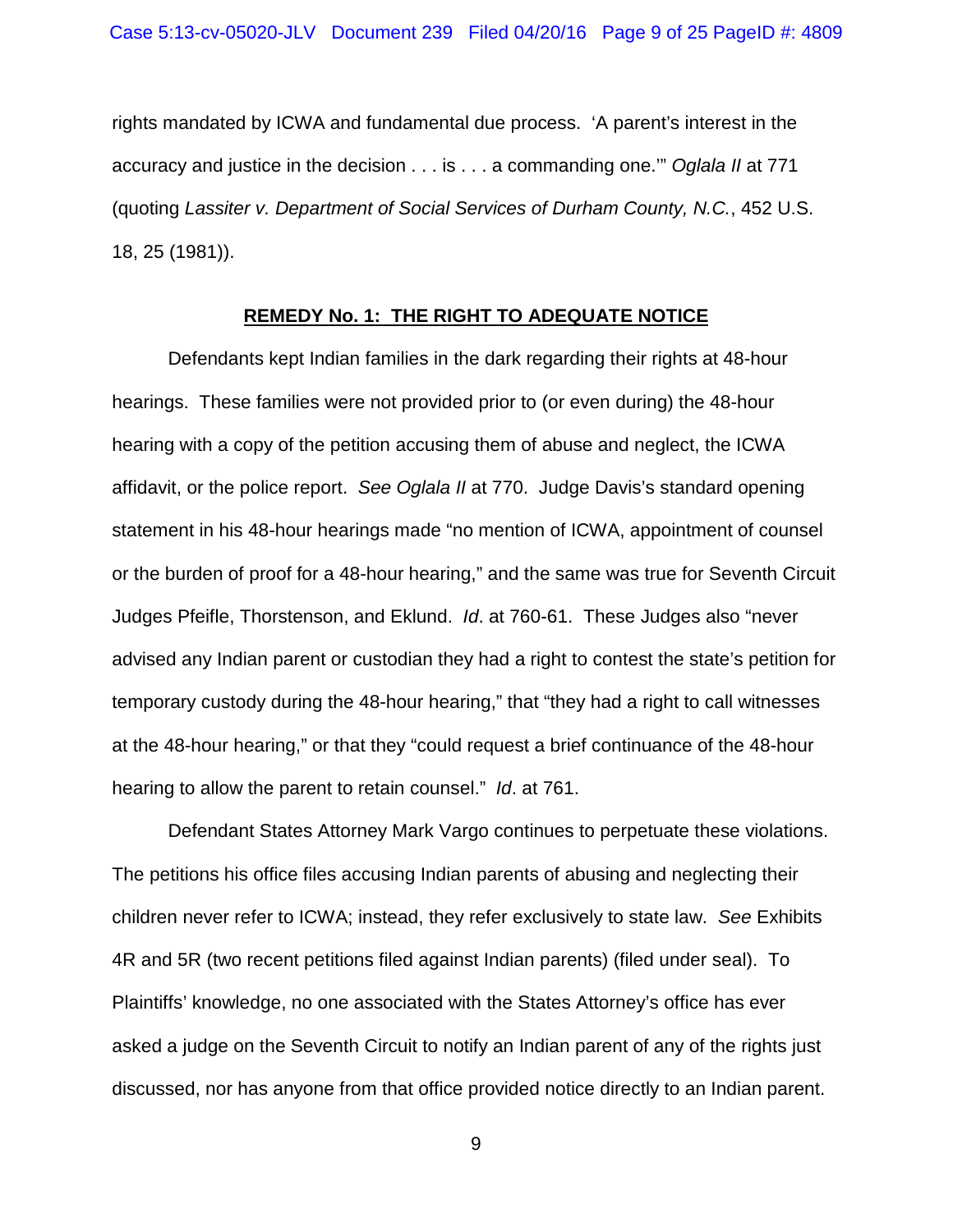#### Case 5:13-cv-05020-JLV Document 239 Filed 04/20/16 Page 10 of 25 PageID #: 4810

To this day, Indian parents are not advised of the rights this Court recognized are mandatory in 48-hour hearings. *See* Exhs. 3R and 6R (transcripts of hearings held April 4 and 18, 2016) (filed under seal).

These practices violate the Due Process Clause. *Oglala II* at 769 ("'One of the core purposes of the Due Process Clause is to provide individuals with notice of claims against them.'") (citing *Oglala I*, 993 F. Supp. 2d at 1037). Indian parents facing 48 hour hearings are entitled to notice that includes the date, time, and place of the hearing; a clear statement of the purpose of the proceedings and the possible consequences; the alleged factual basis for the proposed action; and a statement of the legal standard upon which the determination will be made. *Oglala II* at 769, citing *Syrovatka v. Erlich*, 608 F.2d 307, 310 (8th Cir. 1979) (quoting *Alsager v. District Court of Polk County, Iowa*, 406 F. Supp. 10 25 (S.D. Iowa 1975), *aff'd*, 545 F.2d 1137 (8th Cir. 1976)). *See also* DOI Guidelines at 10153-54 (listing in detail the notice that should be provided to families and to tribes in ICWA proceedings).

DSS must do more in their ICWA affidavits than describe the emergency that required the child's removal from the home. While that information is relevant, it fails to provide parents with the factual basis of the proposed action, that is, of the grounds supporting DSS's request for *continued* custody. Thus, the affidavit must set forth a factual basis for the state's claim that continued custody is needed "in order to prevent imminent physical damage or harm to the child," the burden of proof mandated by ICWA's § 1922. As the Court recently stated:

The DSS Defendants miss the point of the court's findings. The issue is not what the Indian parents knew about the reasons their children were initially removed from the parents' custody, but rather the factual basis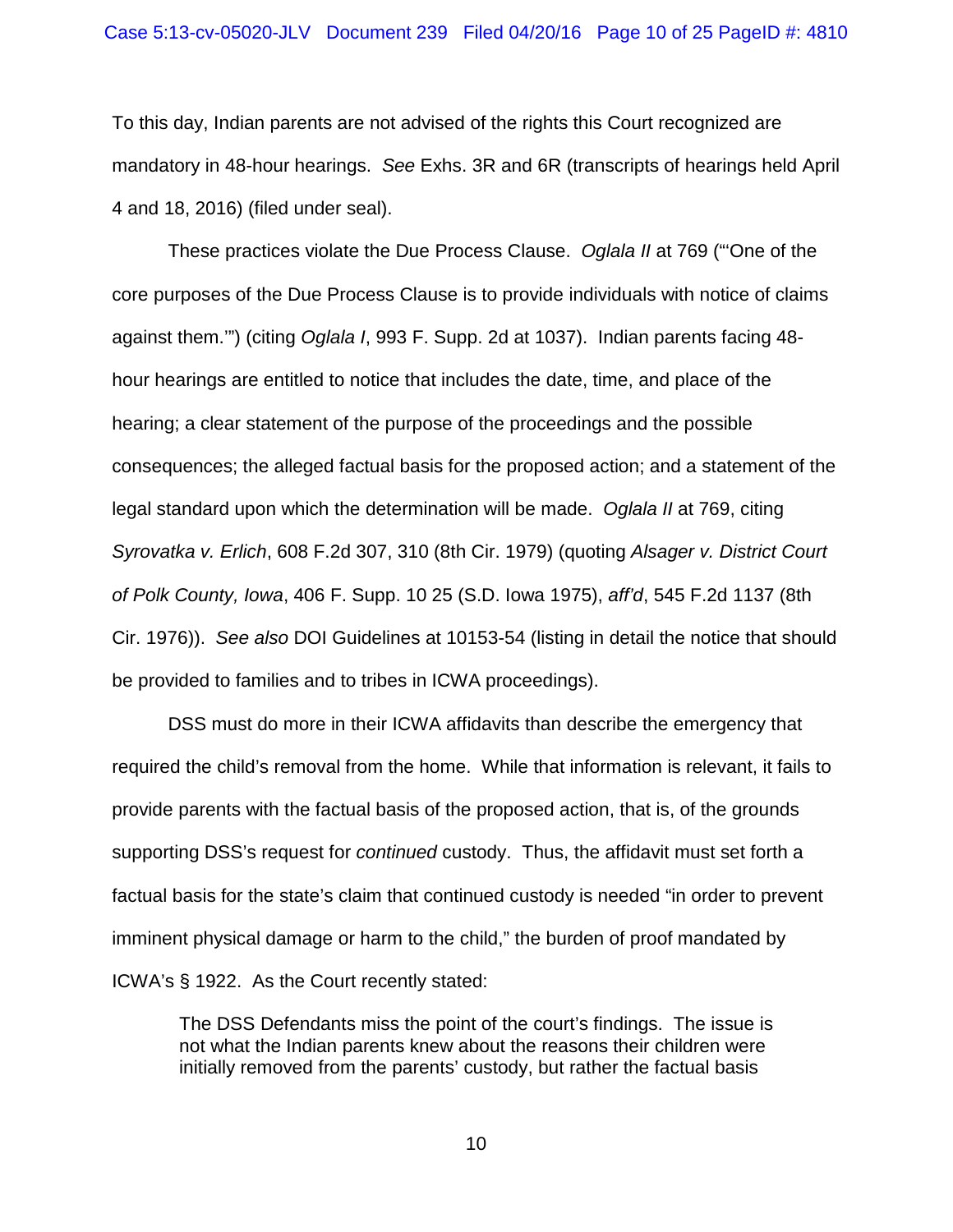supporting continued separation of the family. This is the information mandated for disclosure to the parents . . . .

*Oglala III* at \*3. In other words, the ICWA affidavit must provide a factual basis for contending that the emergency still exists at the time of the 48-hour hearing.

The Court's remedial order should direct the Defendants to provide Indian parents at the earliest practicable time (and never later than the commencement of the hearing):

1. With a copy of the petition and any police report attached to the petition, the ICWA affidavit, and any other document the state submits in the case; the court should state on the record what documents have been submitted to the court, and the parents should be asked if they were given copies. (*See Oglala II* at 770.)

2. With notice of the procedural rights guaranteed parents and custodians at a 48-hour hearing, including the date, time, and place of the hearing; a clear statement of the purpose of the proceedings and the possible consequences of the hearing; the alleged factual basis for the proposed action, that is, evidence that the emergency still exists; to appointed counsel if the parents are indigent and to a brief continuance to enable counsel to become familiar with the facts of the case; to contest the allegations in the petition; to have the state present evidence in support of the petition; to crossexamine the state's witnesses; and to present testimony and to subpoena witness testimony. (*Oglala II* at 769.)

3. With notice of the legal standards governing the proceeding, including notification that the state has the burden of proving that removal of the child from the home is in the child's best interests, as required by state law, and that such removal is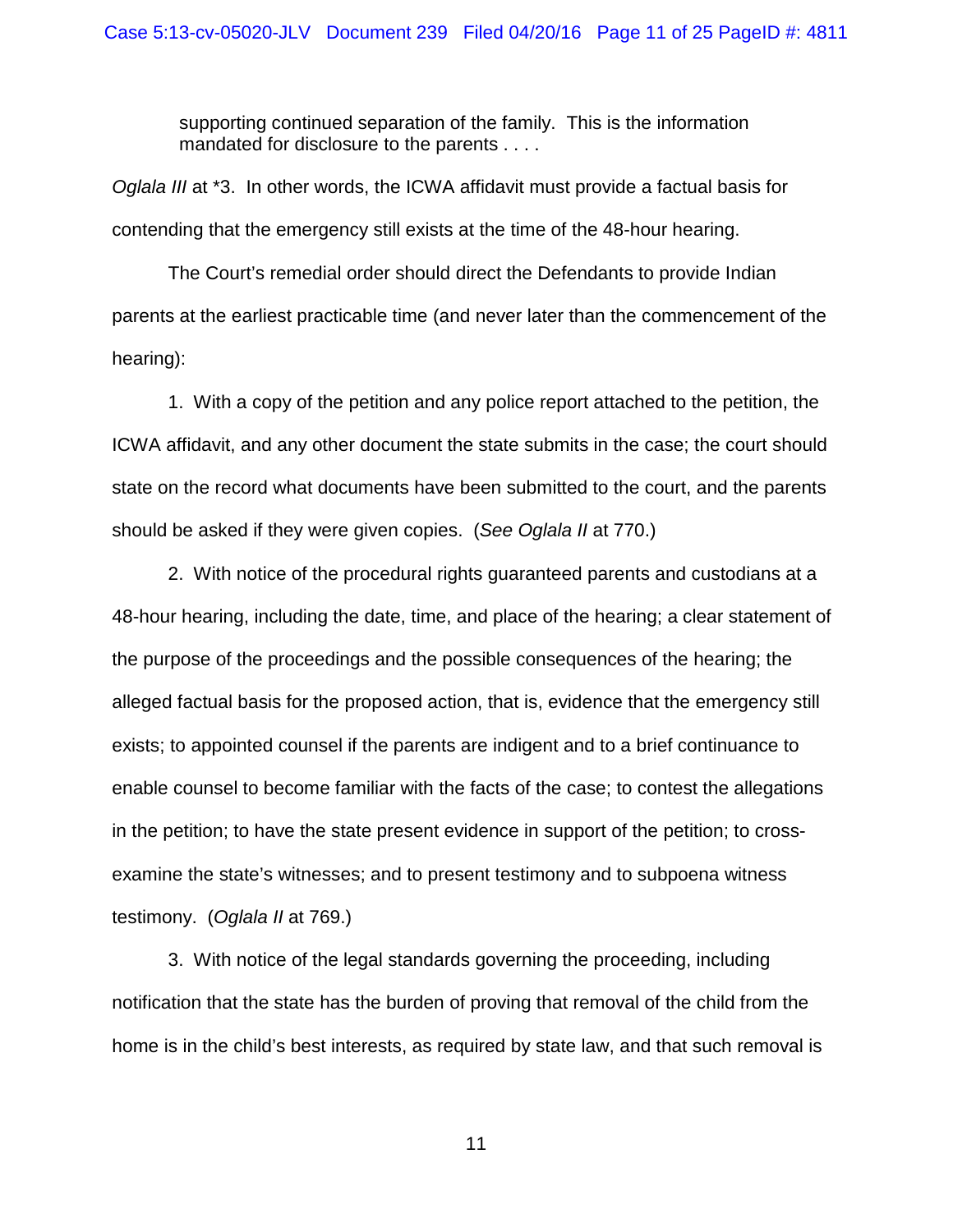necessary in order to prevent imminent physical damage or harm to the child, as required by § 1922. (*Oglala II* at 754-55, 759-61, 769.)

4. With notice that the parents have a right to request that the state proceeding be transferred to tribal court. *See* 25 U.S.C. § 1911(b).

## **REMEDY No. 2: THE RIGHT TO PRESENT FORMAL EVIDENCE**

Parents in Defendants' 48-hour ICWA hearings are not allowed to present formal evidence, including witness testimony. Judge Pfeifle confirmed on May 4, 2015 that "I do not take formal testimony under oath at [a 48-hour] hearing." *See* Exhibit 1R at 3; *see also id*. at 5 ("Again, I do not take formal testimony at today's hearing.") On the contrary, Judge Pfeifle renders his decision by "rely[ing] on the evidence [submitted by the State]" in documents. *Id.* This has been the practice of all judges on the Seventh Circuit. *See Oglala II* at 761 ("The Seventh Circuit judges never advised Indian parents they had a right to call witnesses at the 48-hour hearing.")

This practice violates the Due Process Clause:

"Ordinarily, the right to present evidence is basic to a fair hearing. . . ." *Wolff v. McDonnell*, 418 U.S. 539, 566, 94 S.Ct. 2963, 41 L.Ed.2d 935 (1974). "[T]he Due Process Clause grants the aggrieved party the opportunity to present his case and have its merits fairly judged." *Logan v. Zimmerman Brush Co.*, 455 U.S. 422, 433, 102 S.Ct. 1148, 71 L.Ed.2d 265 (1982). . . .Judge Davis and the other defendants failed to protect Indian parents' fundamental rights to a fair hearing by not allowing them to present evidence to contradict the State's removal documents.

*Oglala II*, at 771, 772.

The truncated hearings conducted in the Seventh Circuit not only violate the

Fourteenth Amendment but are inconsistent with the hearings expected under state law.

The South Dakota Unified Judicial System promulgated the *South Dakota Guidelines for*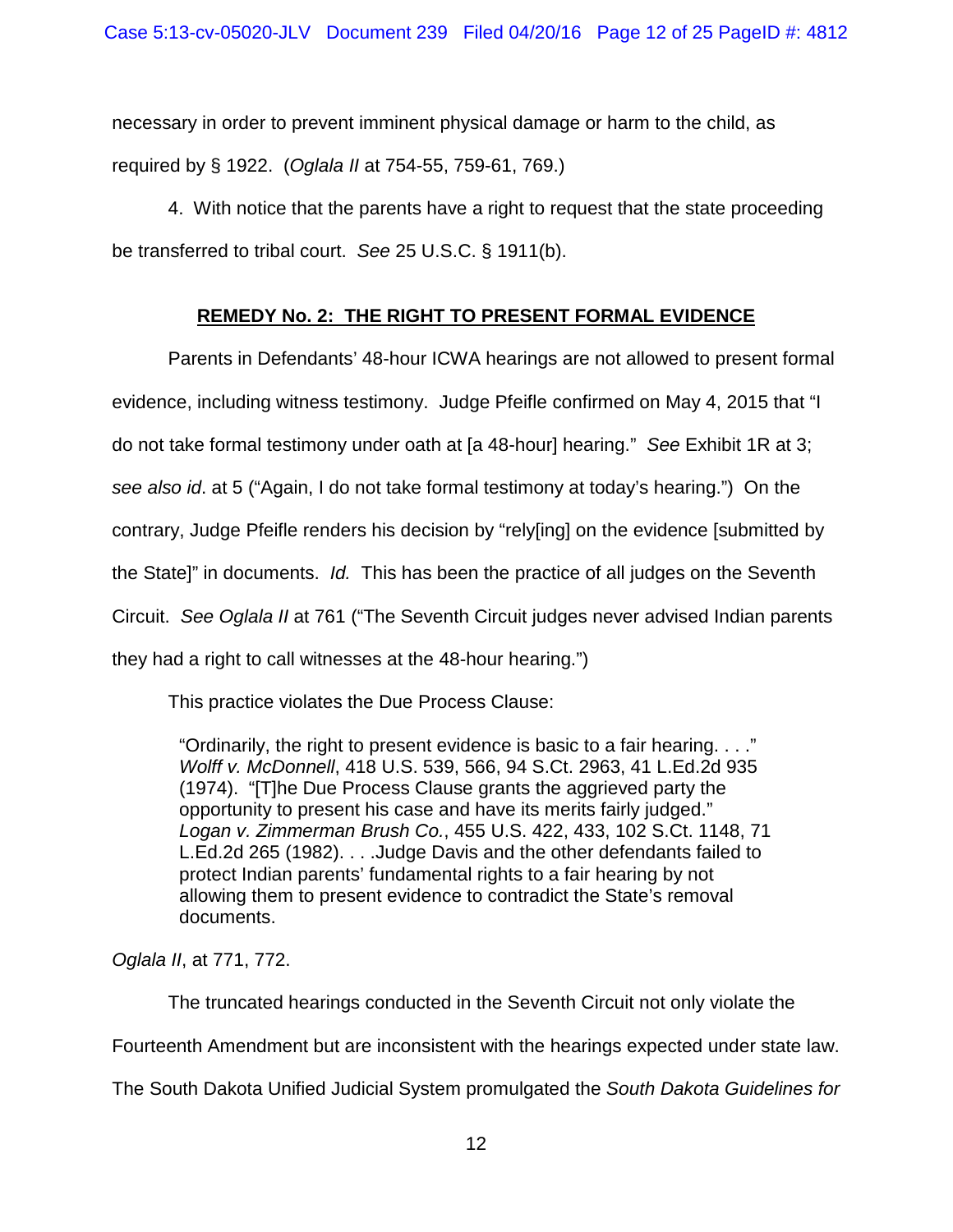*Judicial Process in Child Abuse and Neglect Cases* ("SD Guidelines"). These Guidelines, as this Court noted, "contemplate that a 48-hour hearing is an evidentiary hearing" that will require substantial time and resources. *Oglala II*, at 767. *See also Oglala III* at \*7 ("Despite the comprehensive SD Guidelines, discussed in detail at pages 29-34 of the March 30, 2015 order, the DSS Defendants ignored the SD Guidelines and adopted the policies of Judge Davis as their own."); DOI Guidelines at 10155 ("[At the emergency custody hearing, the state court] should accept and evaluate all information relevant to the agency's determination provided by the child, the child's parents, the child's Indian custodians, the child's tribe or any participants in the hearing.")

Plaintiffs are entitled to a remedy that immediately halts all such violations. Defendants should be ordered to permit Indian parents, custodians, and intervenor tribes to present evidence in 48-hour hearings, including witness testimony.

### **REMEDY No. 3: THE RIGHT TO CONFRONT AND CROSS-EXAMINE**

Parents in Defendants' 48-hour hearings are not permitted to confront and crossexamine adverse witnesses. *See Oglala II* at 761. Yet, in every 48-hour hearing involving an Indian child, a DSS employee files an "ICWA affidavit" with the court accusing the parents of abuse and neglect. *Id.* at 758. It is the policy and practice of the judges on the Seventh Judicial Circuit to base their custody determinations on these affidavits without allowing parents to challenge them, *see id.* at 757, which likely explains why the state prevails 100 percent of the time in these proceedings.

This practice violates the Due Process Clause:

The United States Supreme Court has "frequently emphasized that the right to confront and cross-examine witnesses is a fundamental aspect of procedural due process." *Jenkins v. McKeithen*, 395 U.S. 411, 428,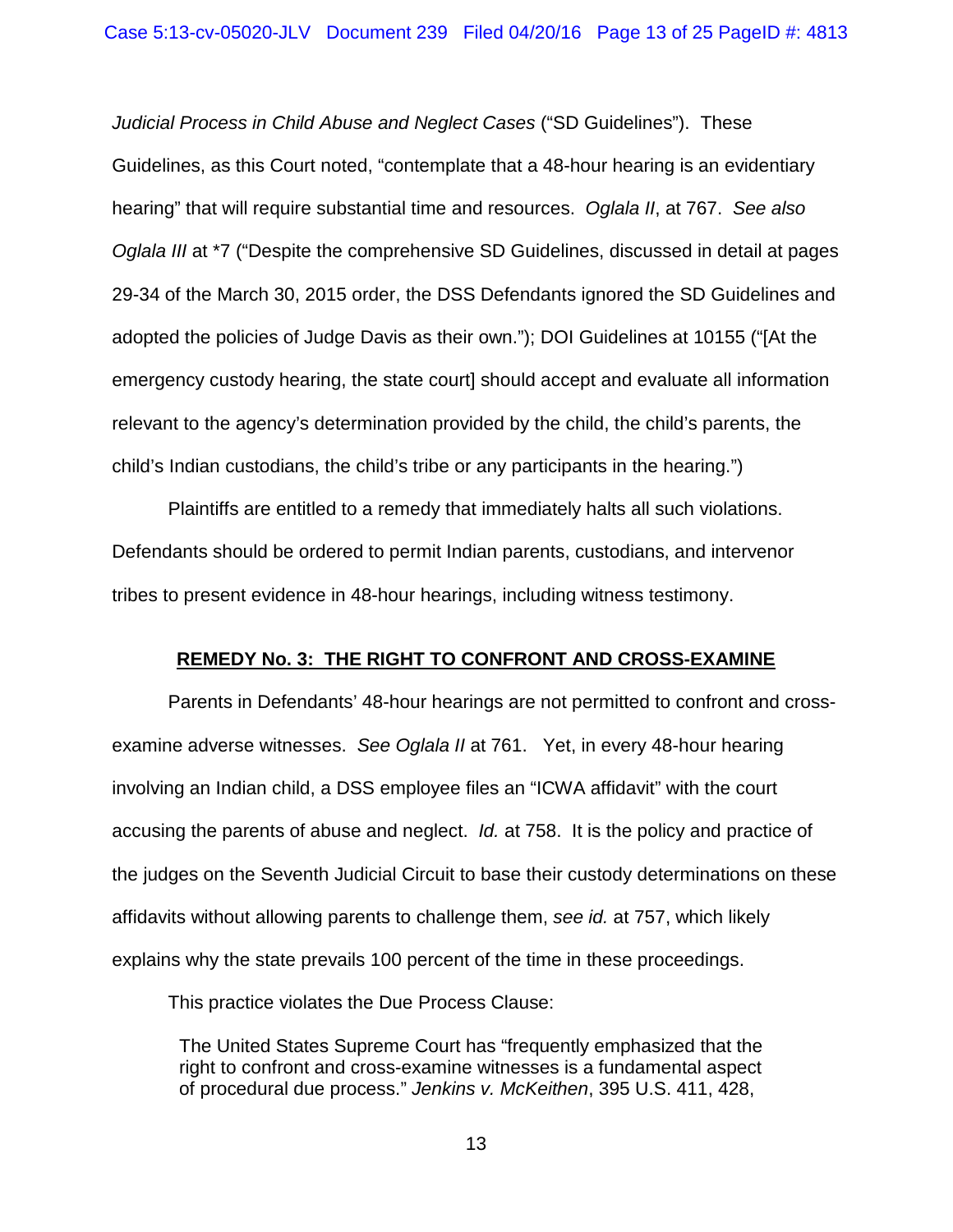89 S.Ct. 1843, 23 L.Ed.2d 404 (1969) (reference omitted). It is a central element of due process that a party has the "right to be confronted with all adverse evidence and to cross-examine witnesses." *Nevels v. Hanlon*, 656 F.2d 372, 376 (8th Cir. 1981). *Ex parte* communications between a Deputy States Attorney, a DSS representative and the judge, whether in the form of undisclosed affidavits and reports or oral communications, violate this fundamental right.

*Oglala II* at 771. The remedy for this deprivation is simple: Defendants must afford Indian parents with the opportunity to confront and cross-examine adverse witnesses, particularly the DSS employee who signed the ICWA affidavit.<sup>[5](#page-13-0)</sup>

# **REMEDY No 4: THE RIGHT TO COUNSEL**

Defendants agree that indigent Indian parents facing the loss of their children are entitled to court-appointed counsel. Their consistent practice, however, "is to appoint counsel after entry of the temporary custody order. That is, after the court orders foster care placement for the Indian child. . . .This practice defies logic because the damage is already done—Indian parents have been deprived of counsel during the course of what should have been an adversarial evidentiary hearing conducted in advance of a court order imposing out-of-home custody for an Indian child." *Oglala II* at 770. Here, as in other contexts in which a citizen faces the loss of a significant interest in what could be a contested legal claim involving disputed facts, "'[t]he right to be heard would be . . . of little avail if it did not comprehend the right to be heard by counsel.'" *Id*. (quoting *Goldberg v. Kelly*, 397 U.S. 254, 270, 90 S.Ct. 1011, 25 L.Ed.2d 287 (1970)).

 $\overline{a}$ 

<span id="page-13-0"></span> $<sup>5</sup>$  The SD Guidelines state that the person who signs the ICWA affidavit should attend the hearing and be</sup> prepared "to detail reasonable efforts [to avoid removal of the child] at the 48 hour hearing." *Id*. at 37. Currently, then, this person is present at the hearing but remains immune from cross-examination. That immunity should now end because there is no legal basis to support it.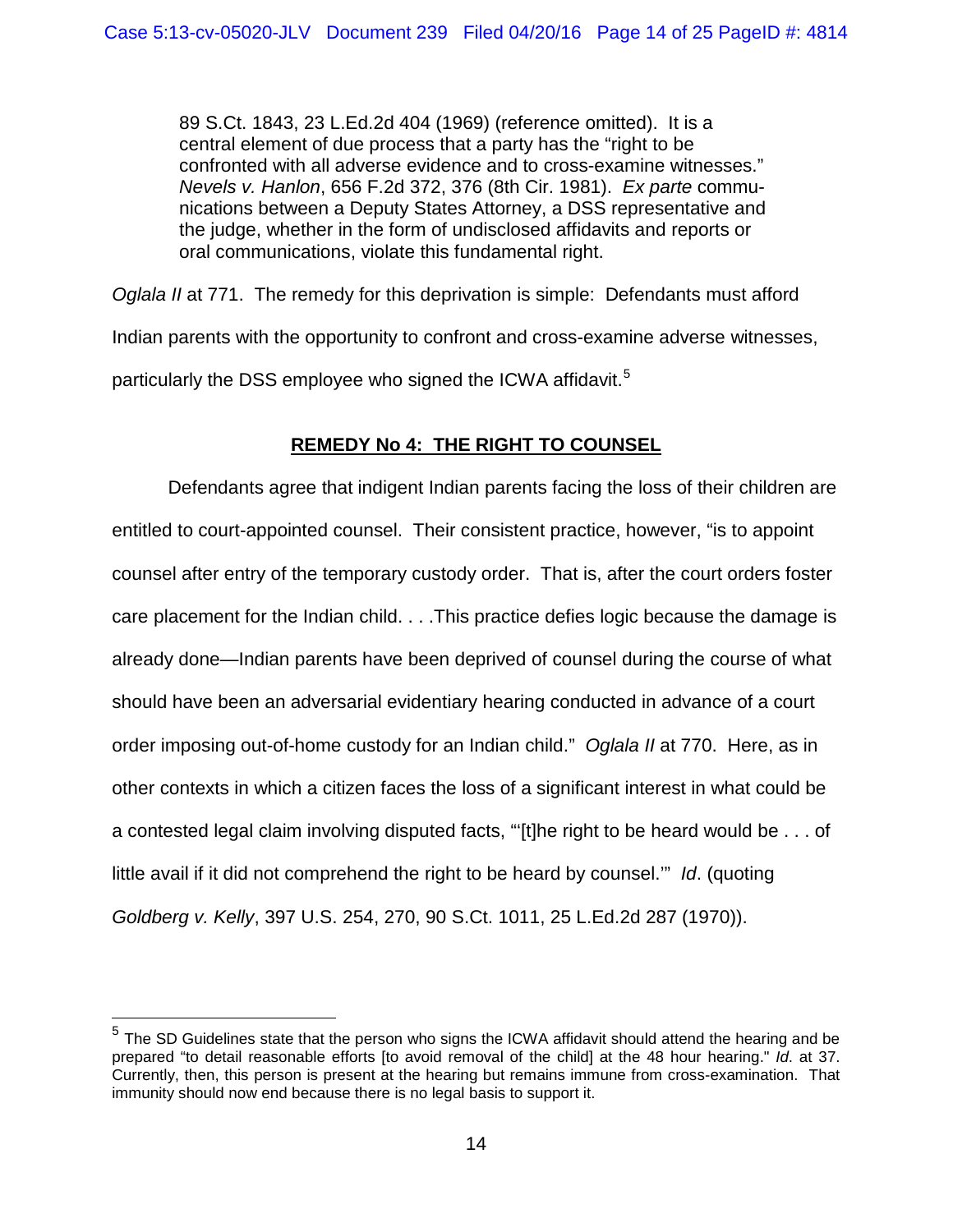ICWA requires the appointment of counsel to indigent Indian parents or custodians "in any removal, placement, or termination proceeding." 25 U.S.C. § 1912(b). A 48-hour hearing is a removal hearing, and thus counsel must be appointed.

It would appear that counsel is also required under South Dakota law. *See* SDCL 26-7A-31 (requiring the appointment of counsel to indigent parents in abuse and neglect proceedings). The South Dakota Supreme Court has yet to address this issue squarely but the court has noted the importance of counsel in abuse and neglect proceedings. *See In re People ex rel. South Dakota Dept. of Social Services*, 691 N.W.2d 586 (S.D. 2004) (holding that a trial court's decision to proceed with an adjudicatory hearing where the unrepresented parent had not waived her right to counsel violated SDCL 26-7A-31).

The Seventh Judicial Circuit can create a system whereby attorneys can be quickly appointed in 48-hour hearings.<sup>[6](#page-14-0)</sup> The 48-hour hearing can be briefly recessed and then resumed after counsel has become familiar with the facts. "Appointing counsel and continuing the 48-hour hearing for a few hours or even a day to allow courtappointed counsel to confer with the Indian parents and become familiar with the critical documents upon which the 48-hour hearing is based would result in an 'equal contest of oppos[ing] interests.'" *Oglala II* at 771 (quoting *Lassiter*, 452 U.S. at 28). The Court's remedial order should mandate this procedure.

As the Court noted in *Oglala II*, the standard practice of Seventh Circuit judges is to warn Indian parents that any money spent on appointed counsel "is a bill or lien

 $\overline{\phantom{a}}$ 

<span id="page-14-0"></span> $6$  The meeting that Dana Hanna sought to arrange with Judge Mandel would have involved a representative from Dakota Plains Legal Services, who was prepared to discuss the willingness of DPLS to respond promptly to court appointments in 48-hour hearings. In any event, the Seventh Circuit can create a system much like the one it created for court appointments in criminal cases.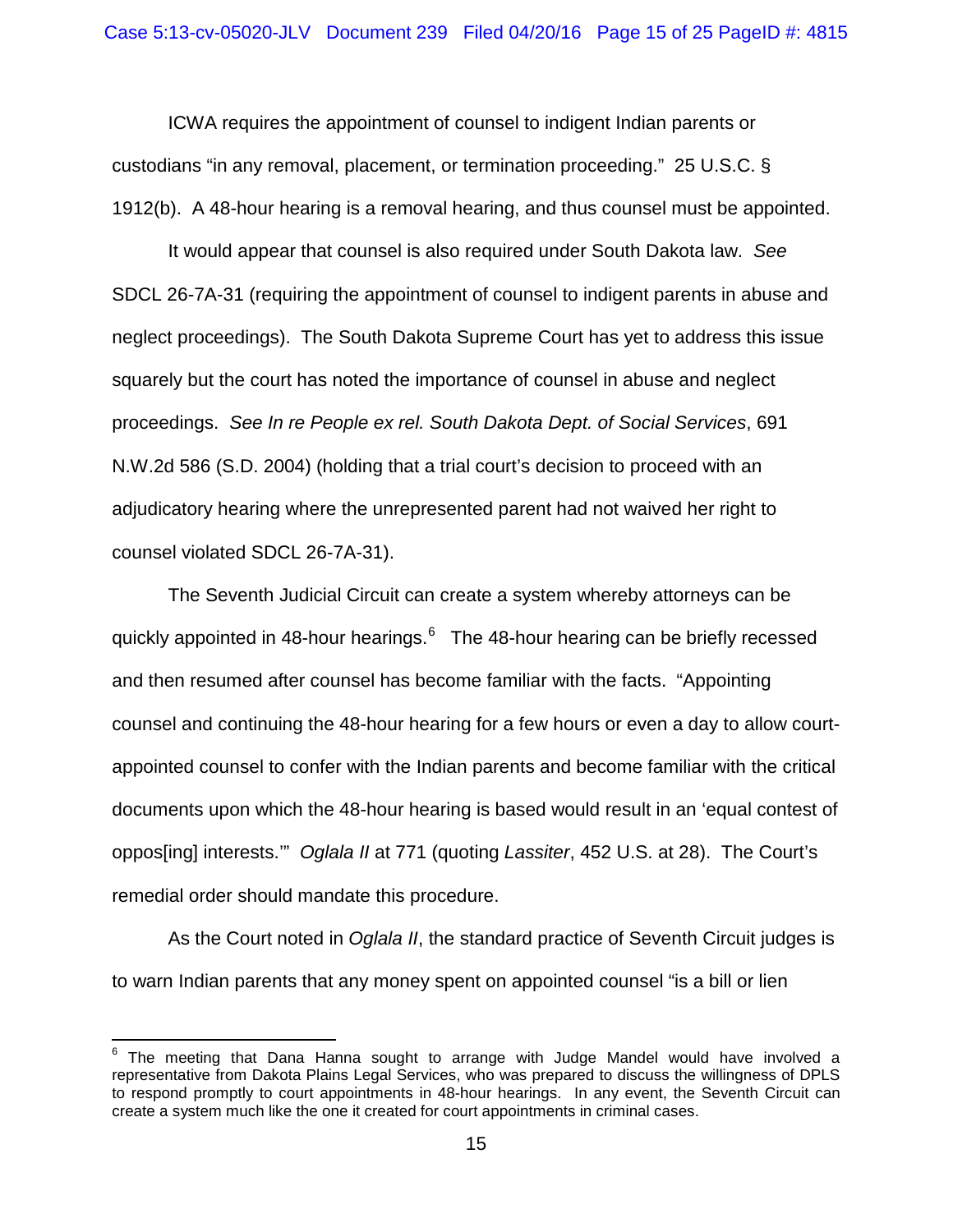against any property you own" and the county can "foreclose or collect on the bill." *Id*. at 759. Defendants should be ordered to stop making those threats. Although there is some authority under state law to impose such a lien up to \$1,500, *see* SDCL 26-7A-32 and 23A-40-11, imposition of that lien on Indian parents would violate ICWA. *See* 25 U.S.C. § 1912(b) (stating that if a state does not already provide a right to free counsel, the cost of counsel should be sought from the Secretary of the Interior). Defendants' threats to "foreclose" on the parents' property have a chilling effect and will scare some parents into abandoning their right to counsel. Therefore, these threats should cease.

### **REMEDY No 5: THE RIGHT TO A DECISION BASED ON THE EVIDENCE PRESENTED AT THE HEARING**

There is something fundamentally wrong, as this Court held, with a proceeding in which only one party is permitted to offer evidence, the other party can neither see it nor challenge it and is not allowed to offer any evidence in rebuttal, but the court enters findings of fact anyway. Yet, this is the nature of Defendants' 48-hour hearings. *Oglala II* at 761-62. *See also id*. at 771 n.32 (describing "the standardized temporary custody order which purports to make findings justifying continued state custody though no documents were received in evidence and the State presented no witnesses at the 48 hour hearing.") This lopsided proceeding does not qualify as a "hearing" in any real sense of the word.

Plaintiffs are entitled to an immediate halt to such proceedings. Defendants must establish procedures compliant with due process. "The Due Process Clause requires a judge to base a decision solely on the evidence presented during a hearing" at which both parties may present evidence and cross-examine adverse witnesses. *Oglala II* at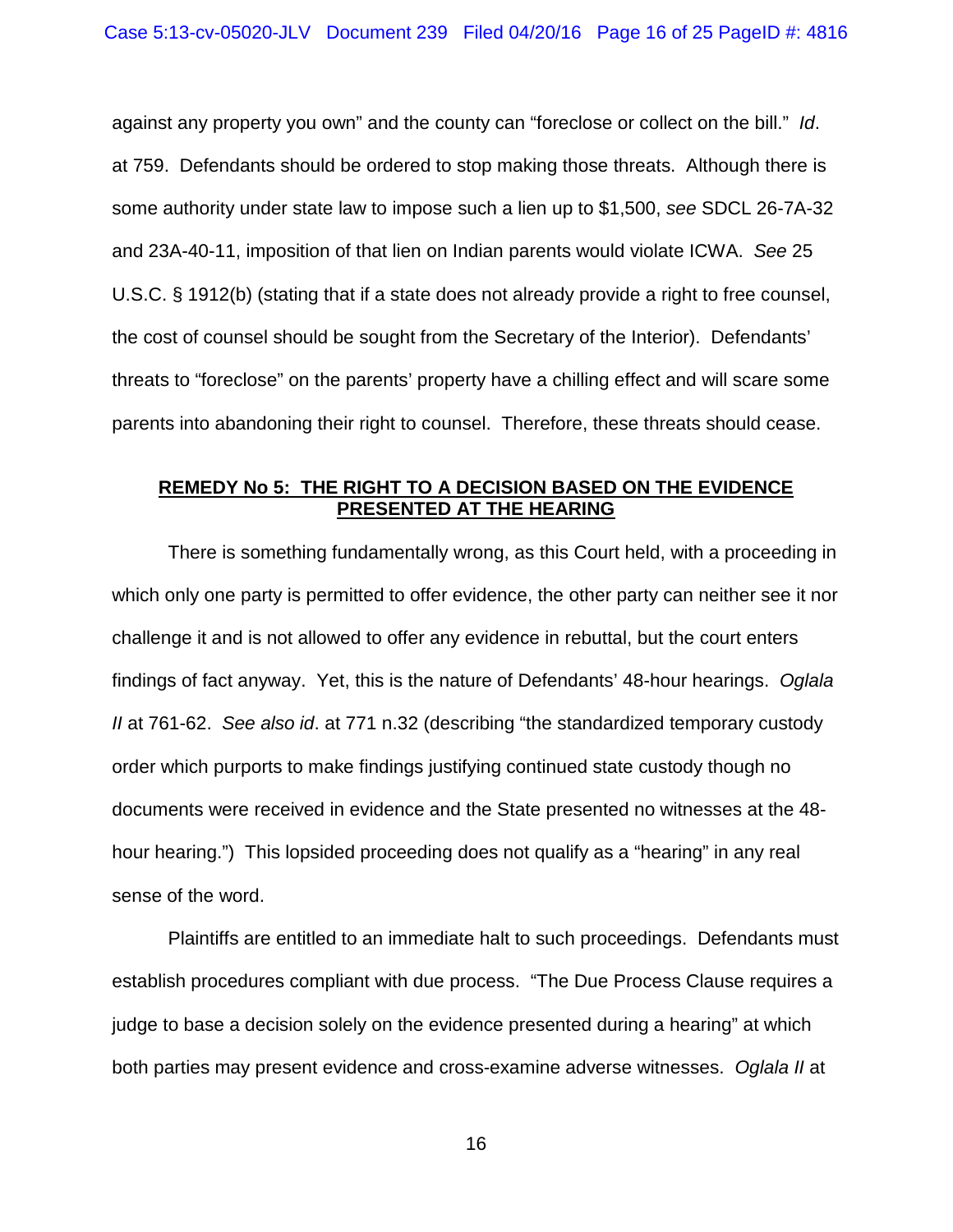771. "'To demonstrate compliance with this elementary requirement, the decision maker should state the reasons for his determination and indicate the evidence he relied on.'" *Id*. (quoting *Goldberg*, 397 U.S. at 271). Defendants should be directed to provide precisely those types of decisions at the conclusion of a 48-hour hearing.

ICWA provides that whenever a state agency removes an Indian child from the home, that agency must engage in "active efforts" to reunify the family. 25 U.S.C. § 1912(d); *see Oglala II* at 754. The "checklist" orders used in the Seventh Circuit, *see Oglala II* at 761, always include a finding that DSS has made active efforts to reunite the family. That finding, however, is never based on any evidence presented at the hearing. This Court's remedial order should direct DSS to introduce evidence of active efforts at the 48-hour hearing to the extent such evidence is available, and direct Judge Pfeifle (in his official capacity) to make a specific finding on whether DSS engaged in active efforts. *See* DOI Guidelines at 10152 ("The requirement to engage in 'active efforts' begins from the moment the possibility arises that an agency case or investigation may result in the need for the Indian child to be placed outside the custody of either parent or Indian custodian in order to prevent removal.") $<sup>7</sup>$  $<sup>7</sup>$  $<sup>7</sup>$ </sup>

### **REMEDY No. 6: THE 48-HOUR HEARING MUST USE THE § 1922 STANDARD**

Not one 48-hour hearing held in the Seventh Judicial Circuit has ever employed the standard of proof that Congress mandated in ICWA. That standard is set forth in 25 U.S.C. § 1922, which requires the state to return an Indian child to his/her parents at the

 $\overline{a}$ 

<span id="page-16-0"></span> $7$  There will be occasions when DSS acquired emergency custody so recently (such as the night before the 48-hour hearing) that no efforts have been made to reunite the family. In those situations, the ICWA affidavit should explain that situation, and the court's findings can incorporate that information. Currently, however, every ICWA affidavit claims that active efforts have been made and every order finds that active efforts were made.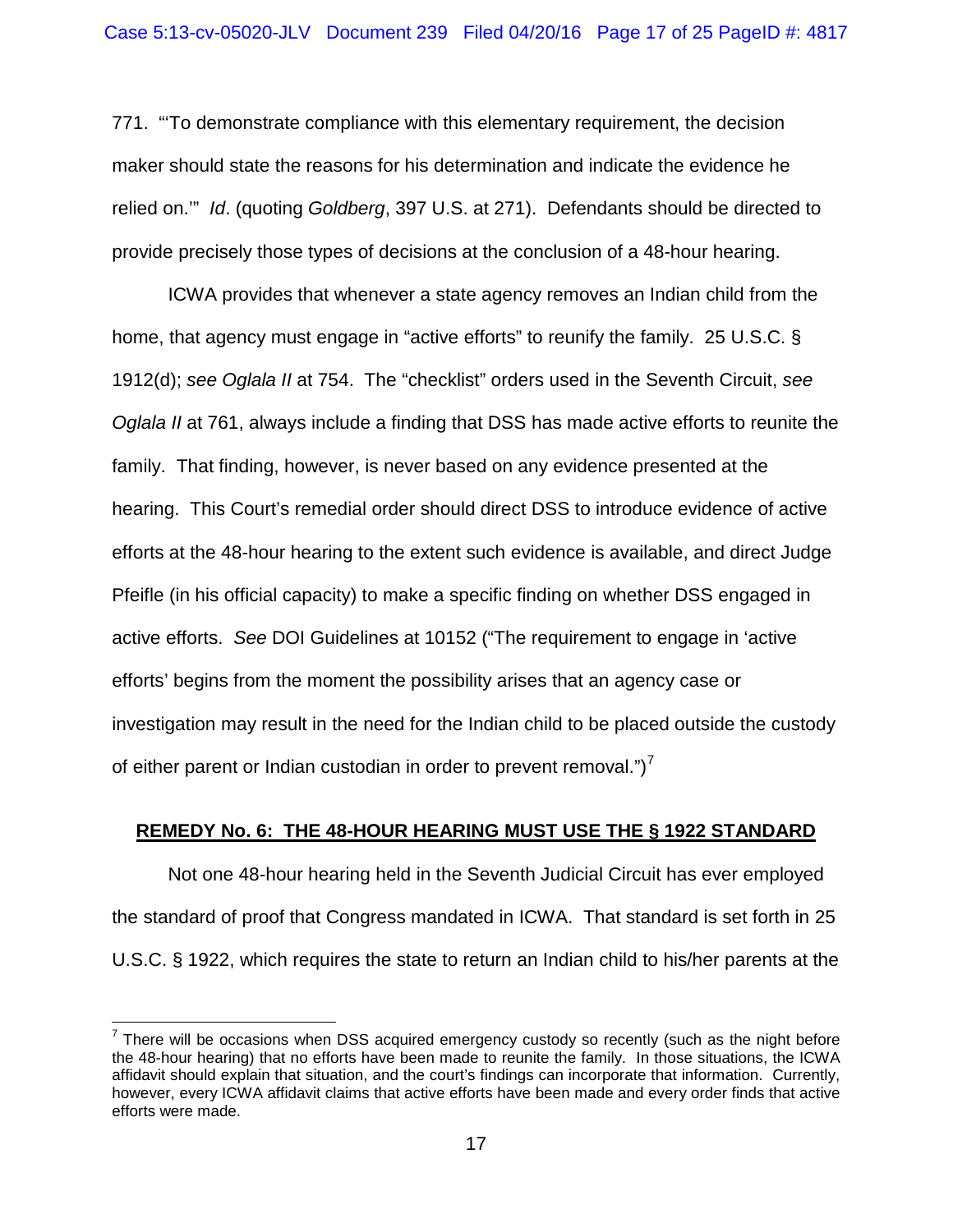conclusion of the 48-hour hearing unless the state has proven that continued custody is "necessary to prevent imminent physical damage or harm to the child."

During the 48-hour hearing conducted by Judge Pfeifle on May 4, 2015, Mr. Hanna requested that DSS be ordered to meet the § 1922 standard of proof. *See* Exh. 1R at 10. Judge Pfeifle denied that request, stating that "1922 does not apply to [a 48 hour] hearing." *Id*. at 12. Judge Pfeifle stated: "The standard that I use in making that determination [whether to grant continued custody to DSS] is whether I believe that the State's request for continued temporary custody is in the best interests of the child." Exh. 1R at 3. *See also id*. at 5 ("[T]oday's hearing . . . is only a determination, based upon the evidence that I have received, as to whether it is in the child's best interests to continue temporary custody" outside the home.) In two recent 48-hour hearings, one held April 4, 2016 and the other April 18, 2016, Deputy States Attorney Roxie Erickson urged Judge Gusinsky to ignore the 1922 standard and to use South Dakota's best interest of the child standard instead. *See* Exhs. 3R and 6R (filed under seal). This is the same standard Judge Davis had been using. *See Oglala II* at 759 (noting that Judge Davis advised parents that the purpose of a 48-hour hearing "is to determine what is in the best interests of the children in the interim until this A & N [Abuse and Neglect] petition is filed and the matter starts to proceed through the court.")

Using South Dakota's lower standard of proof rather than ICWA's higher standard defeats congressional intent and "ignores the mandate of § 1922." *Oglala II* at 768. A "best interest of the child" standard allows judges and social workers to import the very type of cultural bias and prejudice ICWA was designed to supplant. *See Oglala II* at 754. A state court judge, for instance, may believe that removing a child from an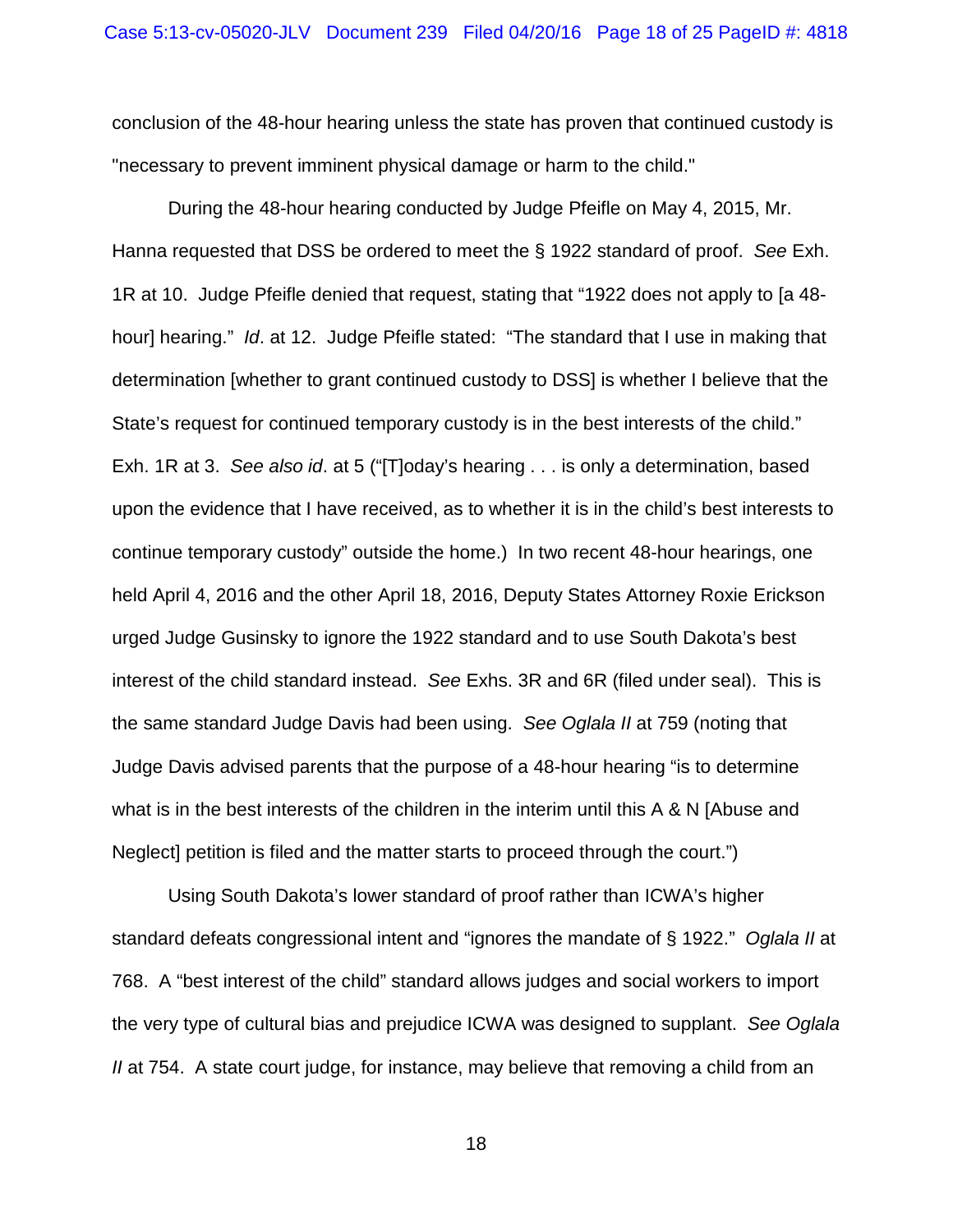underprivileged Indian family containing an alcoholic parent is in that child's best interests, but Congress has determined that unless that child faces "imminent physical damage or harm," the best place for that child is with her family.

Defendants do not even *inquire* during the 48-hour hearing whether the emergency that precipitated the child's removal has ceased. There is an irrebutable presumption in these hearings, in essence, that every Indian parent who was intoxicated Saturday night will stay intoxicated indefinitely and that all of those parents are unfit to raise a child. As the transcripts filed with the Court demonstrate, in not one 48-hour hearing involving Indian children who were removed from the home based on an incident of intoxication by a parent was there an inquiry to determine if there was any evidence to justify continued custody by DSS of these children.

The DOI Guidelines confirm that emergency removal of an Indian child is permissible "only as necessary to prevent imminent physical damage or harm to the child." 80 F.R. at 10155 §B.8(a). *See also id*., §B.8(g) ("The emergency removal or placement must terminate as soon as the imminent physical damage or harm to the child which resulted in the emergency removal or placement no longer exists, or, if applicable, as soon as the tribe exercises jurisdiction over the case, whichever is earlier.")

This Court notified Defendants in 2014 in denying their motions to dismiss that § 1922 is not a statute of deferment and that their 48-hours hearings must employ § 1922's standard of proof. Apparently, it will take a specific order directed at these Defendants to implement that change. The order should ensure that at the conclusion of each 48-hour hearing that results in an out-of-home placement of an Indian child, the temporary custody order expressly cites § 1922 and sets forth the evidence introduced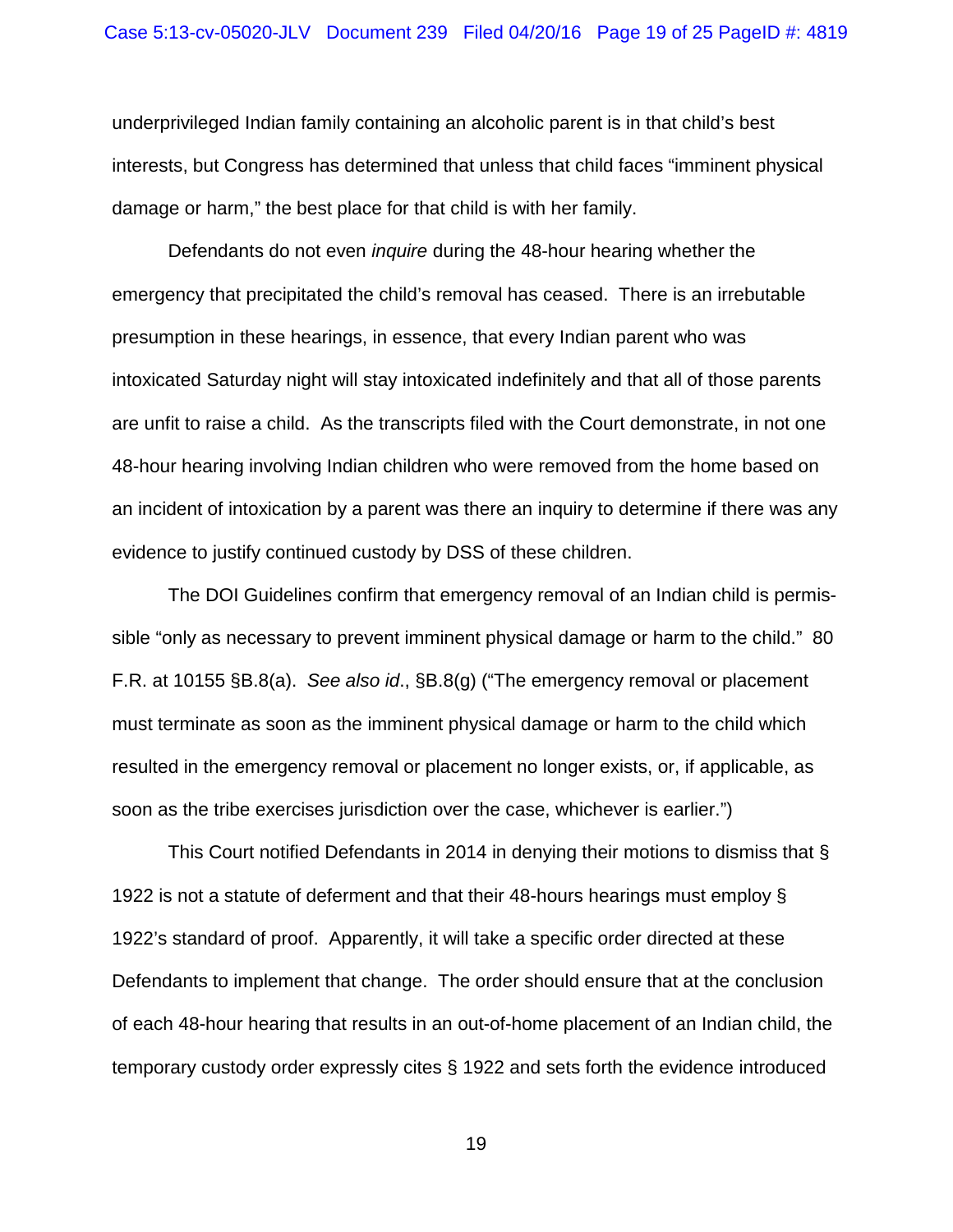during the hearing that supports a finding that continued separation is necessary to prevent imminent physical damage or harm to the child.

An overarching concern of Plaintiffs is the fact that the DSS Defendants and Defendant Vargo, as illustrated by the motions for reconsideration they filed, have persistently claimed that they only follow directives from the presiding judge in 48-hour hearings and have no control over, and take no responsibility for, what occurs at these hearings. This Court has just as persistently rejected those contentions. In accordance with the Court's findings, the remedial order should direct the DSS Defendants and Defendant Vargo to undertake all measures within their powers to ensure that Plaintiffs' federal rights are provided to them.

For instance, prior to each 48-hour hearing, Mr. Vargo must file a petition for emergency custody that specifically cites 25 U.S.C. § 1922 and its standard of proof. During each 48-hour hearing, Defendant Vargo should notify the court at the outset that, in his opinion, the parents should be given an opportunity to have counsel appointed for them if they are indigent before the hearing proceeds further. After appointed counsel has been given an opportunity to become familiar with the case, Mr. Vargo should request the court's leave to call as a witness the DSS employee who signed the ICWA affidavit, and submit that witness to cross-examination. He should also identify as part of his opening comments the documents his office has filed with the court, and ask the parents if they were provided with copies. If the court proceeds with the case in a manner that, in his opinion, violates ICWA or the Due Process Clause, Defendant Vargo should dismiss the petition for temporary custody and then, if necessary, file a new petition. If Mr. Vargo is directed by the court to proceed in a manner that in his opinion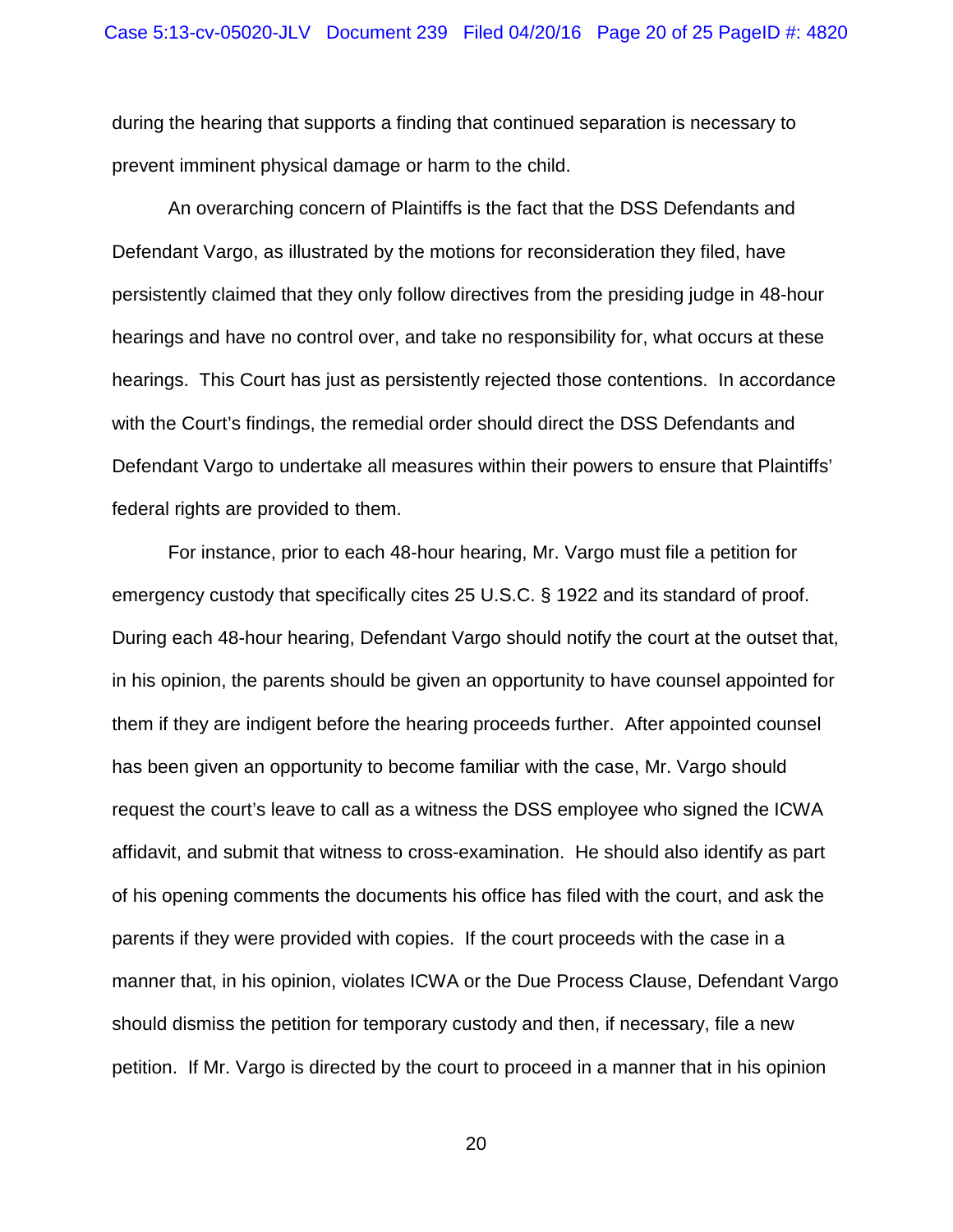violates federal law, Mr. Vargo should make a record of that fact and not just acquiesce in the proceeding. In addition, at the conclusion of any such proceeding, Mr. Vargo should advise the parents that § 1914 of ICWA authorizes them to challenge a foster care placement in "any court of competent jurisdiction," including an appellate court.

Similarly, DSS should not acquiesce in a hearing that violates federal law without making an appropriate record through counsel. DSS should request that their attorney call as a witness the worker who signed the ICWA affidavit. The ICWA affidavit must specifically refer to 25 U.S.C. § 1922 and provide the factual basis for the proposed action to retain continued custody. DSS must seek to introduce evidence, through their counsel, that the Indian child faces imminent risk of physical harm if returned home.<sup>[8](#page-20-0)</sup> Moreover, DSS has the option of allowing a child to remain in the home and be monitored by DSS. Given that ICWA allows out-of-home placement only as a last resort, DSS should be ordered to explain in the ICWA affidavit and during the 48-hour hearing why in-home monitoring is not a viable option in this instance, and the trial court should be directed by this Court to make an express finding on that issue.

### **REMEDY No. 7: DSS MUST BE ORDERED TO USE THE § 1922 STANDARD IN DETERMINING WHEN TO RETURN AN INDIAN CHILD TO THE HOME**

The "checklist" order signed at the conclusion of 48-hour hearings authorized DSS to return Indian children when the emergency was over but left full discretion in the hands of DSS. *See Oglala II* at 768 ("The defendants acknowledge the practice of Judge Davis is to *authorize* DSS to perform the function of determining if, or when,

<span id="page-20-0"></span><sup>8</sup> As noted above, there is nothing in *Cheyenne River* that compels Mr. Vargo or DSS in a 48-hour hearing to violate the Due Process Clause or acquiesce in any such violation. Indeed, "Mr. Vargo has an independent 'obligation to follow federal and state law . . . and to seek justice at all times." *Oglala III* at \*8, citing *Oglala II* at 753 (footnote omitted).  $\overline{a}$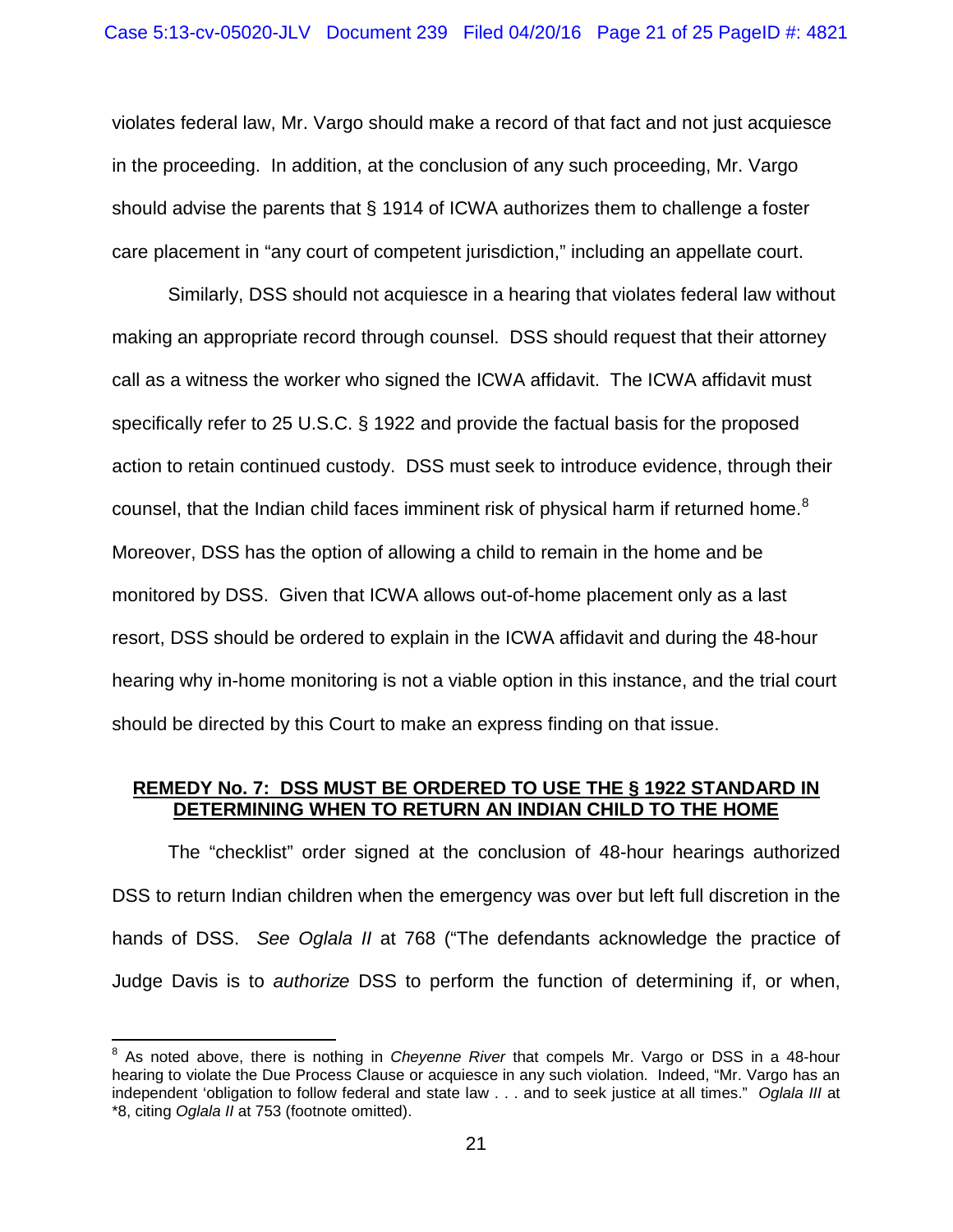imminent risk of physical harm to an Indian child has passed and to restore custody to the child's parents.") (emphasis in original.) This practice, the Court concluded, "does not comply with the requirement of § 1922 to *order* restoration of custody to Indian parents when the risk of imminent physical harm no longer exists." *Id*. (emphasis in original).

This deficiency can be repaired easily: temporary custody orders should order DSS–not just authorize them–to return Indian children to their families as soon as the emergency has ended, that is, as soon as returning the child will not place him/her at imminent risk of physical harm.

### **ADDITIONAL REMEDY: THE NEED FOR A MONITOR**

Rule 53 of the Federal Rules of Civil Procedure authorizes this Court to appoint a monitor, a power that also exists inherently. *See Ex parte Peterson*, 253 U.S. 300, 312- 13 (1920); *Schwimmer v. United States*, 232 F.2d 855, 865 (8th Cir. 1956). Plaintiffs would not be requesting a monitor had the Defendants made a good faith effort to implement *Oglala II*. But because the Defendants seem committed to continuing their past practices, appointing a monitor to observe 48-hour hearings for at least the next six months is prudent. Plaintiffs are confident that the parties can mutually agree on a local attorney who will attend 48-hour hearings and issue a monthly report. (If the parties are unable to agree, each party can submit two names to the Court and the Court can select a monitor.) Defendants should bear the cost of the monitor. *See Gary W. v. State of La.*, 601 F.2d 240, 245 (5th Cir. 1979).

Courts have appointed monitors in cases, such as this one, involving prolonged, systemic violations of civil rights. *See Ass'n for Retarded Citizens of N. Dak. v. Olson*,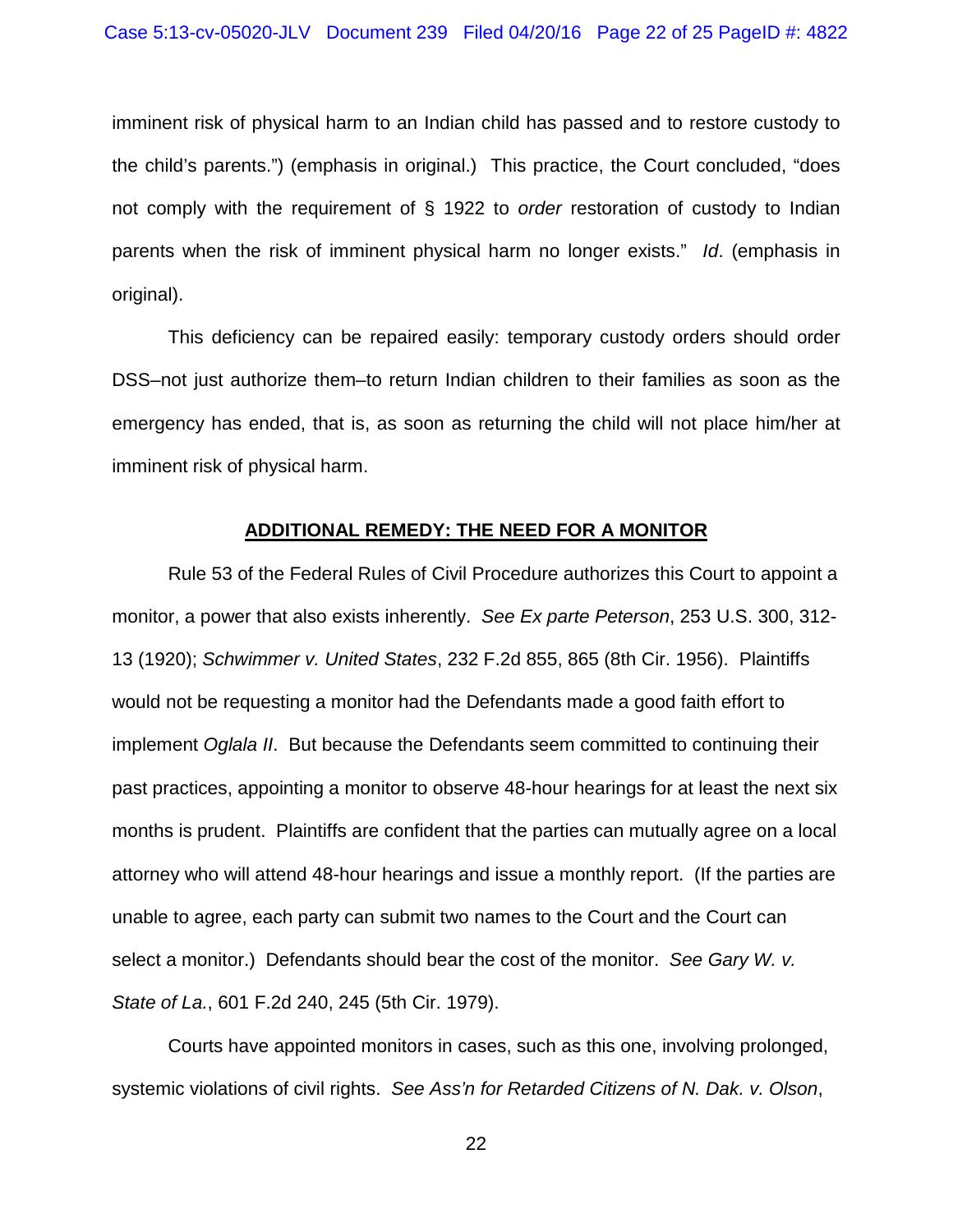561 F. Supp. 473, 4[9](#page-22-0)4 (D.N.D. 1982), *aff'd*, 713 F.2d 1384 (8th Cir. 1982);<sup>9</sup> M.D. v. *Abbott*, \_\_\_ F. Supp. 3d \_\_\_, 2015 WL 9244873 at \*\*108-09 (S.D. Tex. Dec. 17, 2015); *Gary W.*, 601 F.2d at 245-46; *D.G. ex rel. Strickland v. Yarbough*, No. 08-CV-074-GKF-FHM, 2011 WL 6960613 at \*5 (N.D. Okla. Dec. 16, 2011). Due to the concerted actions of the Defendants to ignore *Oglala II*, Plaintiffs believe a monitor will help assure that all members of the Plaintiff class finally are secured the rights that that Defendants have long denied them. While it is true that Mr. Hanna will attend some 48-hour hearings and can monitor those, he only represents three of the nine tribes in South Dakota and no out-of-state tribes, and he is counsel for a party in this litigation. A neutral and detached monitor who reports directly to the Court (with copies of reports to counsel) can be of great assistance in ensuring compliance with this hard-fought remedial order.

### **CONCLUSION**

Plaintiffs are entitled to declaratory and injunctive relief that fully implements this Court's rulings and immediately halts the continuing violation of their federal rights. As the Supreme Court emphasized in *Holyfield*:

It is clear from the very text of the ICWA, not to mention its legislative history and the hearings that led to its enactment, that Congress was concerned with the rights of Indian families vis-à-vis state authorities. . . . Indeed, the congressional findings that are a part of the statute demonstrate that Congress perceived the State and their courts as party responsible for the problem it intended to correct.

*Holyfield*, 490 U.S. at 44-45, 45 n. 17 (citing 25 U.S.C. § 1901(5)). Unfortunately, some thirty-eight years after ICWA was passed, the State of South Dakota and its courts

<span id="page-22-0"></span><sup>9</sup> The monitor in *Retarded Citizens* case remained in place for seven years. *See Ass'n of Retarded Citizens of No. Dak. v. Sinner*, 942 F.2d 1235, 1238 (8th Cir. 1991).  $\overline{\phantom{a}}$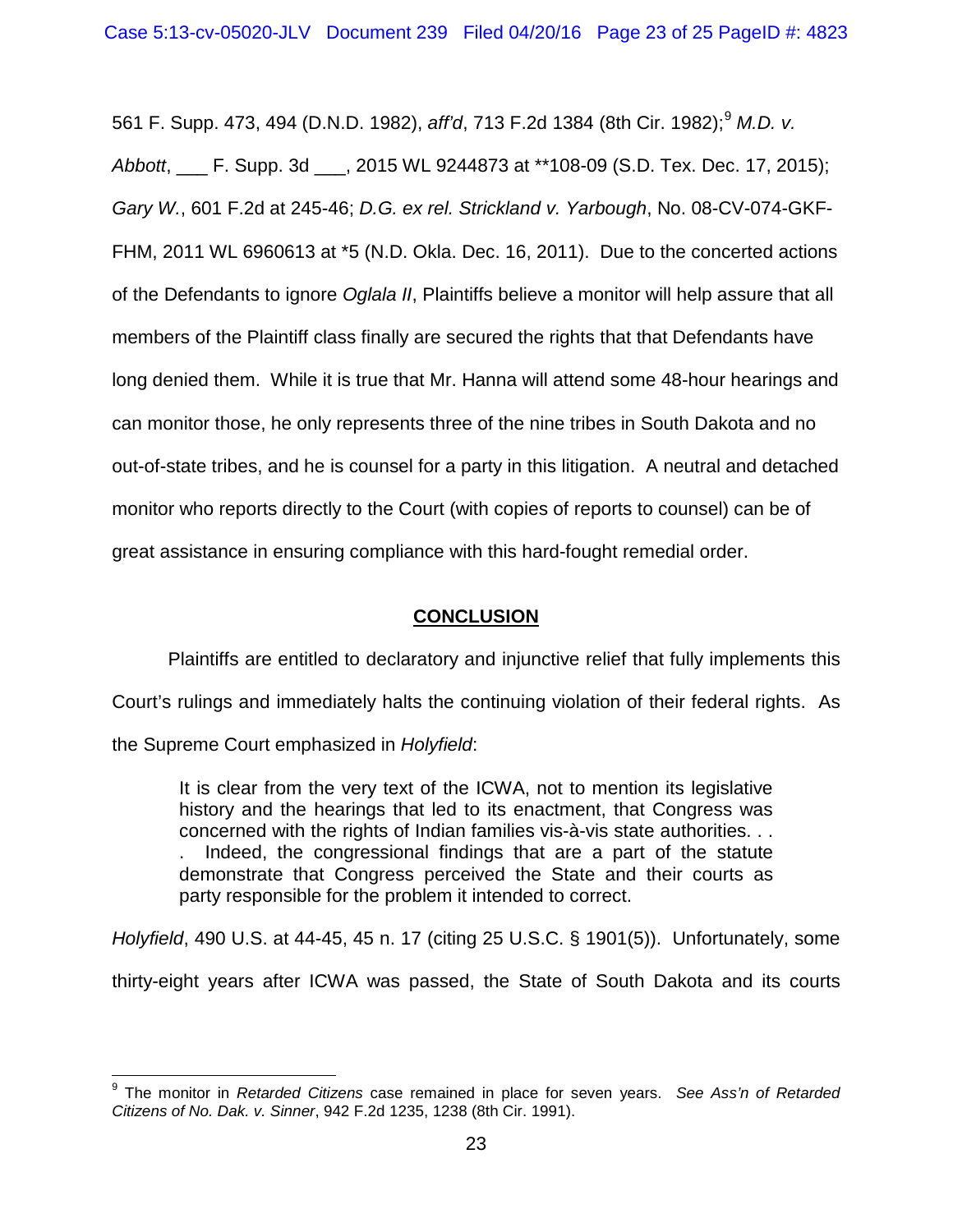remain part of the problem facing Indian families and tribes as they seek to protect their children.

Respectfully submitted this 20th day of April, 2016.

/s/ Stephen L. Pevar STEPHEN L. PEVAR American Civil Liberties Union Foundation 330 Main Street, First Floor Hartford, Connecticut 06106 (860) 570-9830

DANA L. HANNA Hanna Law Office, P.C. 816 Sixth St. P.O. Box 3080 Rapid City, South Dakota 57709 (605) 791-1832

RACHEL E. GOODMAN American Civil Liberties Union Foundation 125 Broad Street, 18<sup>th</sup> Floor. New York, NY 10004 (212) 549-2500

Attorneys for Plaintiffs